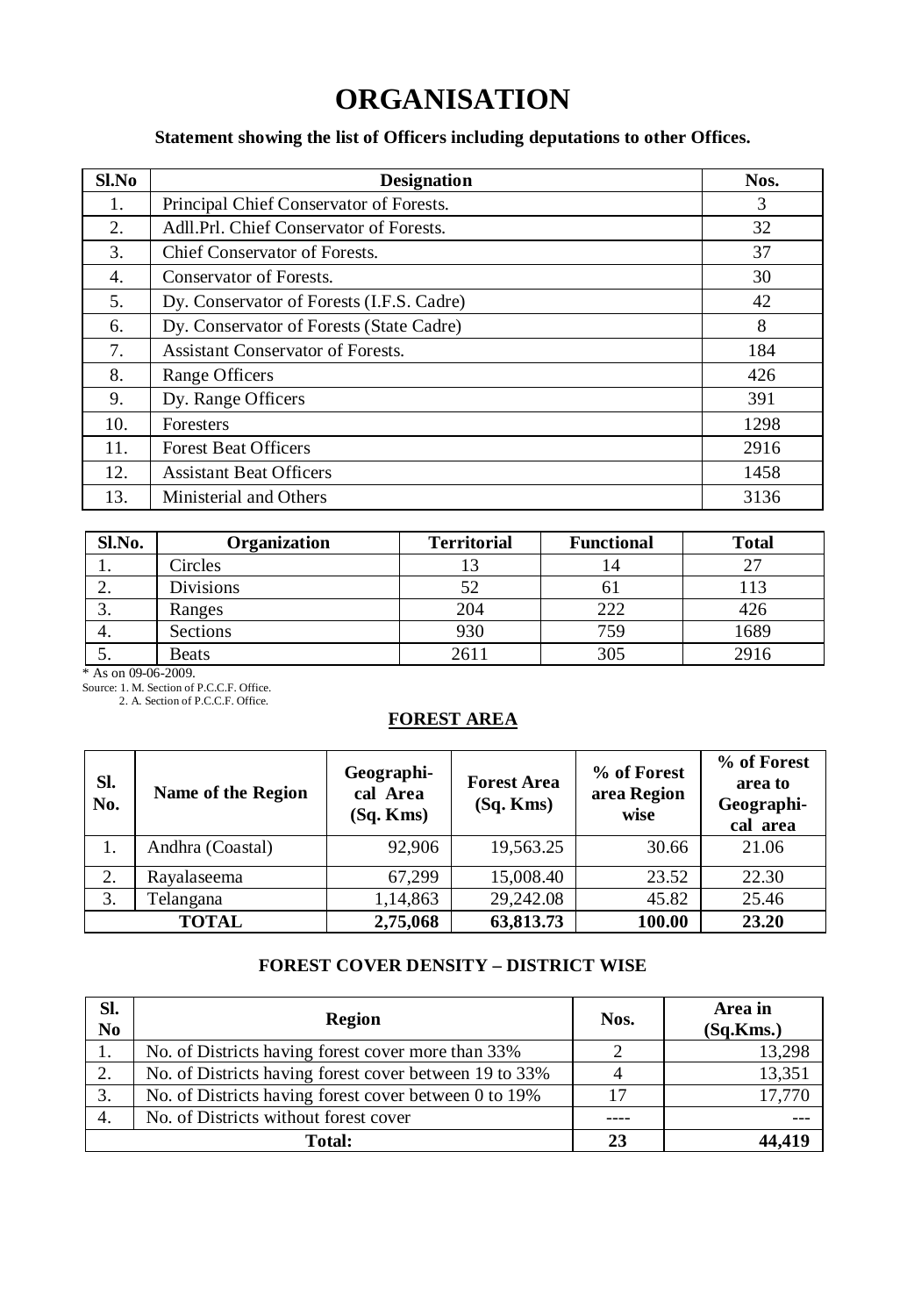| Sl.No.           | <b>Economic Background</b>                    | Unit           |              |
|------------------|-----------------------------------------------|----------------|--------------|
| 1.               | Geographical Area                             | Sq.Kms         | 2,75,068     |
| 2.               | Forest Area                                   | Sq.Kms         | 63,814       |
| 3.               | Forest Area to Geographical Area              | $\%$           | 23.20        |
| $\overline{4}$ . | Per Capita Forest Area                        | Ha.            | 0.0842       |
| 5.               | Population (2001 Census)                      | Lakhs          | 762.10       |
| 6.               | Rural - Population                            | Lakhs          | 554.01       |
| 7.               | Density of Population                         | Lakhs          | 208.09       |
| 8.               | Density of Population                         | Per Sq.Km      | 277          |
| 9.               | Inhabited villages (2001 Census)              | No.            | 26613        |
| 10.              | Towns                                         | No.            | 210          |
| 11.              | <b>Districts</b>                              | No.            | 23           |
| 12.              | Mandal Praja Parishads                        | No.            | 1128         |
| 13.              | <b>Revenue Mandals</b>                        | No.            | 1128         |
| 14.              | <b>Gram Panchayats</b>                        | No.            | 21895        |
| 15.              | Literacy (2001 - Census)                      | $\%$           | 60.47        |
| 16.              | Scheduled Castes (2001 – Census)              | Lakhs          | 123.39       |
| 17.              | Scheduled Tribes (2001 - Census)              | Lakhs          | 50.24        |
| 18.              | Length of Sea-Coast                           | Kms            | 965          |
| 19.              | Live-Stock (2007 (P) Census) (Without dogs)   | No             | 6,00,77,390  |
| 20.              | Major Live Stock-Cattle, Buffaloes 2007 (P)   | N <sub>0</sub> | 2,52,16,640  |
| 21.              | Sheep & Goats (2007 (P) Census)               | No             | 3,43,49,752  |
| 22.              | Miscellaneous (Pigs & other livestock)        | No             | 5,10,998     |
| 23.              | Poultry (2007 (P) Census)                     | N <sub>o</sub> | 11,84,85,624 |
| 24.              | State Revenue for 2008-09 (R.E.)              | Rs. In Lakhs   | 70,92,702.54 |
| 25.              | Forest Revenue for 2008-09                    | Rs. In Lakhs   | 8,719.113    |
| 26.              | Forest Expenditure for 2008-09                | Rs. In Lakhs   | 26,350.554   |
|                  | STATE ECONOMY: 2008-09 (Updated Advance)      |                |              |
| 1.               | GSDP at Constant Prices (1999-2k)             | Rs. In Crores  | 2,52,318     |
| 2.               | NSDP at Constant Prices (1999-2k)             | Rs. In Crores  | 2,23,579     |
| 3.               | Per Capita Income at Current Prices (1999-2k) | Rs. In Crores  | 39,597       |

## **ANDHRA PRADESH AT A GLANCE – 2009**

\*Source: Statistical Abstract of Andhra Pradesh.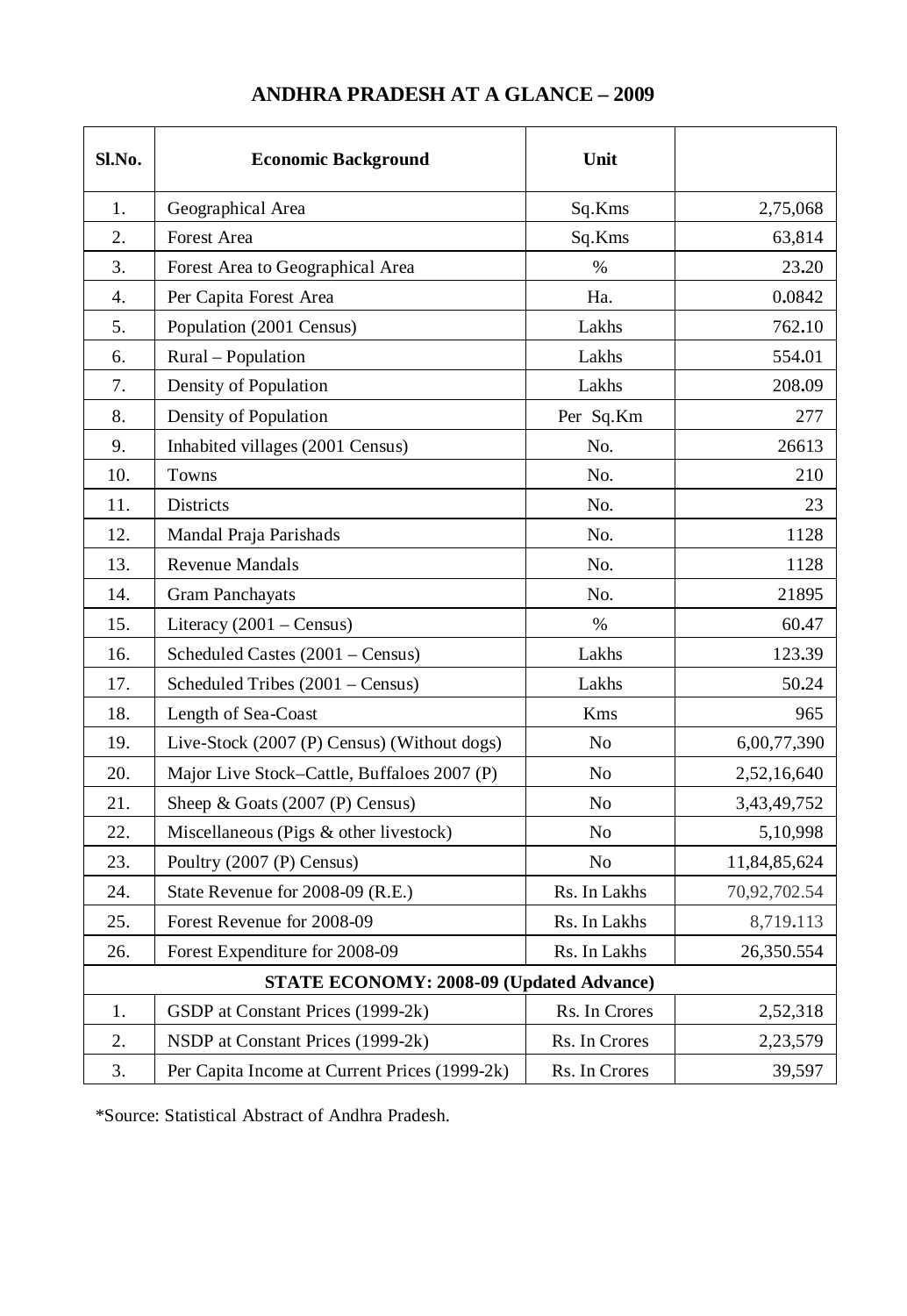| SI.<br>No. | <b>District</b>       | Geographical<br>Area (Sq. Km) | Forest<br><b>Block (No.)</b> | <b>Forest Area</b><br>(Sq.Km) | <b>Population</b><br>(in lakhs)<br>2001 Census | % of Forest Area<br>to the Total<br>Geo. Area |
|------------|-----------------------|-------------------------------|------------------------------|-------------------------------|------------------------------------------------|-----------------------------------------------|
|            | <b>TELANGANA</b>      |                               |                              |                               |                                                |                                               |
| 1.         | Adilabad              | 16,128                        | 235                          | 7,231.89                      | 24.88                                          | 44.8                                          |
| 2.         | Nizamabad             | 7.956                         | 189                          | 1,812.15                      | 23.46                                          | 22.8                                          |
| 3.         | Medak                 | 9,699                         | 233                          | 905.94                        | 26.70                                          | 9.3                                           |
| 4.         | Rangareddy            | 7,493                         | 127                          | 730.75                        | 35.75                                          | 9.8                                           |
| 5.         | Hyderabad             | 217                           |                              | $\Omega$                      | 38.30                                          |                                               |
| 6.         | Mahabubnagar          | 18,432                        | 86                           | 3,032.51                      | 35.14                                          | 16.5                                          |
| 7.         | Nalgonda              | 14,240                        | 26                           | 836.93                        | 32.48                                          | 5.9                                           |
| 8.         | Karimnagar            | 11,823                        | 201                          | 2,544.83                      | 34.92                                          | 21.5                                          |
| 9.         | Warangal              | 12,846                        | 112                          | 3,710.14                      | 32.46                                          | 28.9                                          |
| 10.        | Khammam               | 16,029                        | 356                          | 8,436.94                      | 25.79                                          | 52.6                                          |
|            | <b>Total</b>          | 1,14,863                      | 1,565                        | 29,242.08                     | 309.88                                         | 25.5                                          |
|            | <b>COASTAL ANDHRA</b> |                               |                              |                               |                                                |                                               |
| 11.        | Srikakulam            | 5,837                         | 79                           | 686.41                        | 25.38                                          | 11.8                                          |
| 12.        | Vizianagaram          | 6,539                         | 103                          | 1,193.03                      | 22.49                                          | 18.2                                          |
| 13.        | Visakhapatnam         | 11,161                        | 188                          | 4,411.66                      | 38.32                                          | 39.5                                          |
| 14.        | East Godavari         | 10,807                        | 161                          | 3,232.44                      | 49.01                                          | 29.9                                          |
| 15.        | West Godavari         | 7,742                         | 50                           | 811.66                        | 38.04                                          | 10.5                                          |
| 16.        | Krishna               | 8,727                         | 60                           | 664.28                        | 41.88                                          | 7.6                                           |
| 17.        | Guntur                | 11,391                        | 118                          | 1,619.41                      | 44.65                                          | 14.2                                          |
| 18.        | Prakasham             | 17,626                        | 130                          | 4,424.99                      | 30.59                                          | 25.1                                          |
| 19.        | Nellore               | 13,076                        | 268                          | 2,519.37                      | 26.69                                          | 19.3                                          |
|            | <b>Total</b>          | 92,906                        | 1,157                        | 19,563.25                     | 317.05                                         | 21.1                                          |
|            | <b>RAYALASEEMA</b>    |                               |                              |                               |                                                |                                               |
| 20.        | Kurnool               | 17,658                        | 103                          | 3,515.49                      | 35.29                                          | 19.9                                          |
| 21.        | Kadapa                | 15,359                        | 154                          | 5,002.95                      | 26.02                                          | 32.6                                          |
| 22.        | Anantapur             | 19,130                        | 103                          | 1,969.78                      | 36.40                                          | 10.3                                          |
| 23.        | Chittoor              | 15,152                        | 184                          | 4,520.18                      | 37.46                                          | 29.8                                          |
|            | <b>Total</b>          | 67,299                        | 544                          | 15,008.40                     | 135.17                                         | 22.3                                          |
|            | <b>ANDHRA PRADESH</b> | 2,75,068                      | 3,266                        | 63,813.73                     | 762.10                                         | 23.2                                          |

#### **FOREST AREA AND POPULATION OF DISTRICTS**

\* Source: Facts and Figures - 2009

## **CLASSIFICATION OF FOREST AREA**

| Sl.No. | <b>Region</b>                             | <b>Forest Area (Sq.Kms)</b> | Percentage % |
|--------|-------------------------------------------|-----------------------------|--------------|
| 1.     | Legal Status                              |                             |              |
|        | Reserved                                  | 50,479                      | 79.10        |
|        | Protected                                 | 12,365                      | 19.38        |
|        | Un-Classed                                | 970                         | 1.52         |
|        | Total                                     | 63,814                      | 100.00       |
| 2.     | Composition (Non-Coniferous Broad-Leaved) |                             |              |
|        | Sal                                       | 47                          | 0.07         |
|        | Teak                                      | 9.145                       | 14.33        |
|        | Others                                    | 54,622                      | 85.60        |
|        | Total                                     | 63,814                      | 100.00       |
| 3.     | <b>Forest - Types</b>                     |                             |              |
|        | a) Southern Tropical thorn                | 16,110                      | 25.24        |
|        | b) Southern Tropical Moist deciduous      | 16,100                      | 25.23        |
|        | c) Tropical dry deciduous                 | 28,431                      | 44.55        |
|        | d) Litoral                                | 2.856                       | 4.48         |
|        | e) Mangrove                               | 317                         | 0.50         |
|        | Total                                     | 63.814                      | 100.00       |

**\*** Source: PISFR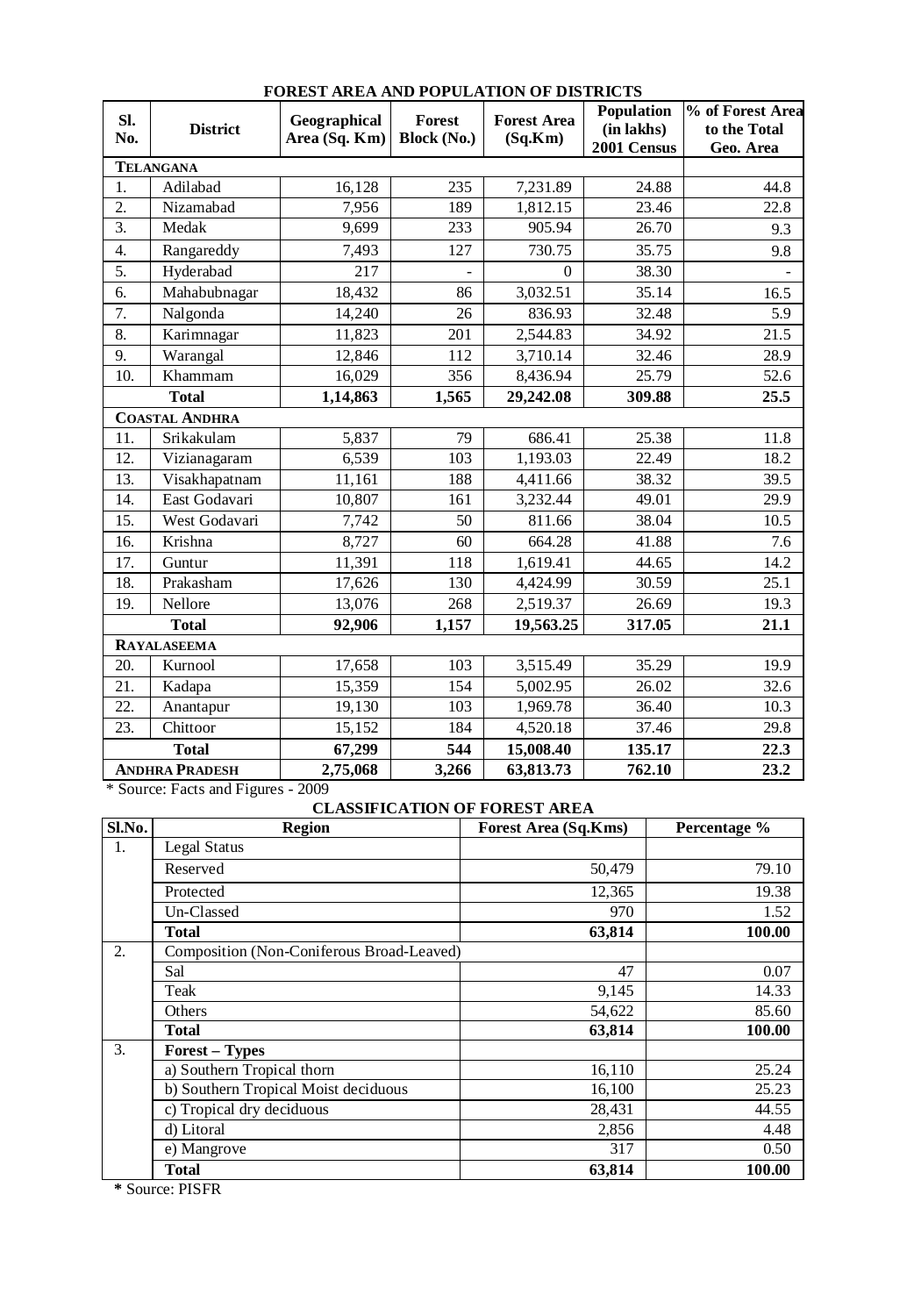## **ESTIMATION OF WASTE LANDS IN ANDHRA PRADESH**

| <b>Non Forest Degraded Area</b> | (Lakh. Ha.) |
|---------------------------------|-------------|
| Saline & Alkaline Lands<br>a l  | 2.40        |
| Wind Eroded Area<br>b)          |             |
| Water Eroded area               | 74.42       |
| Total:                          | 76.82       |
| <b>Forest Degraded Area</b>     | 37.34       |
| <b>Grand Total:</b>             | 114.16      |

\*Source: NWDB. (National Waste Land Development Board) Govt.of India.

## **GROWING STOCK**

| SI.<br>N <sub>0</sub> | <b>Region</b>                 | <b>Forest Area</b><br>(Sq.Kms) | <b>Growing Stock</b><br>Million $M^3$ |  |
|-----------------------|-------------------------------|--------------------------------|---------------------------------------|--|
| 1.                    | <b>CATCHMENTS</b>             |                                |                                       |  |
|                       | (a) Inventoried               |                                |                                       |  |
|                       | Adilabad                      | 6,182                          | 33.22                                 |  |
|                       | East Godavari                 | 7,380                          | 42.59                                 |  |
|                       | Mahaboobnagar                 | 1,940                          | 4.46                                  |  |
|                       | Nallamalai                    | 5,161                          | 13.06                                 |  |
|                       | Warangal                      | 5,942                          | 19.97                                 |  |
|                       | Kothagudem                    | 4,638                          | 16.54                                 |  |
|                       | Seshachalam                   | 5,418                          | 6.50                                  |  |
|                       | Bastar & Division of North    | 2,704                          | 13.68                                 |  |
|                       | Badrachalam and part of South |                                |                                       |  |
|                       | Badrachalam                   |                                |                                       |  |
|                       | b) Non-Inventoried            | 3,113                          | 1.46                                  |  |
|                       | Rest of the Area              | 21,336                         | 38.43                                 |  |
|                       | <b>Total</b>                  | 63,814                         | 189.91                                |  |

Source: PISFR

## **FOREST AND TREE COVER**

| Total Forest & Tree cover of State   | Sq.Kms          | 52,012   |
|--------------------------------------|-----------------|----------|
| Of State's Geographic Area           | Percentage %    | 18.90    |
| Total Forest & Tree Cover of Country | Sq.Kms          | 7,68,751 |
| Of Country's Forest & Tree Cover     | Percentage %    |          |
| Per Capita Forest & Tree Cover       | <b>Hectares</b> | ).Oʻ     |

• Source: SFR Report 2005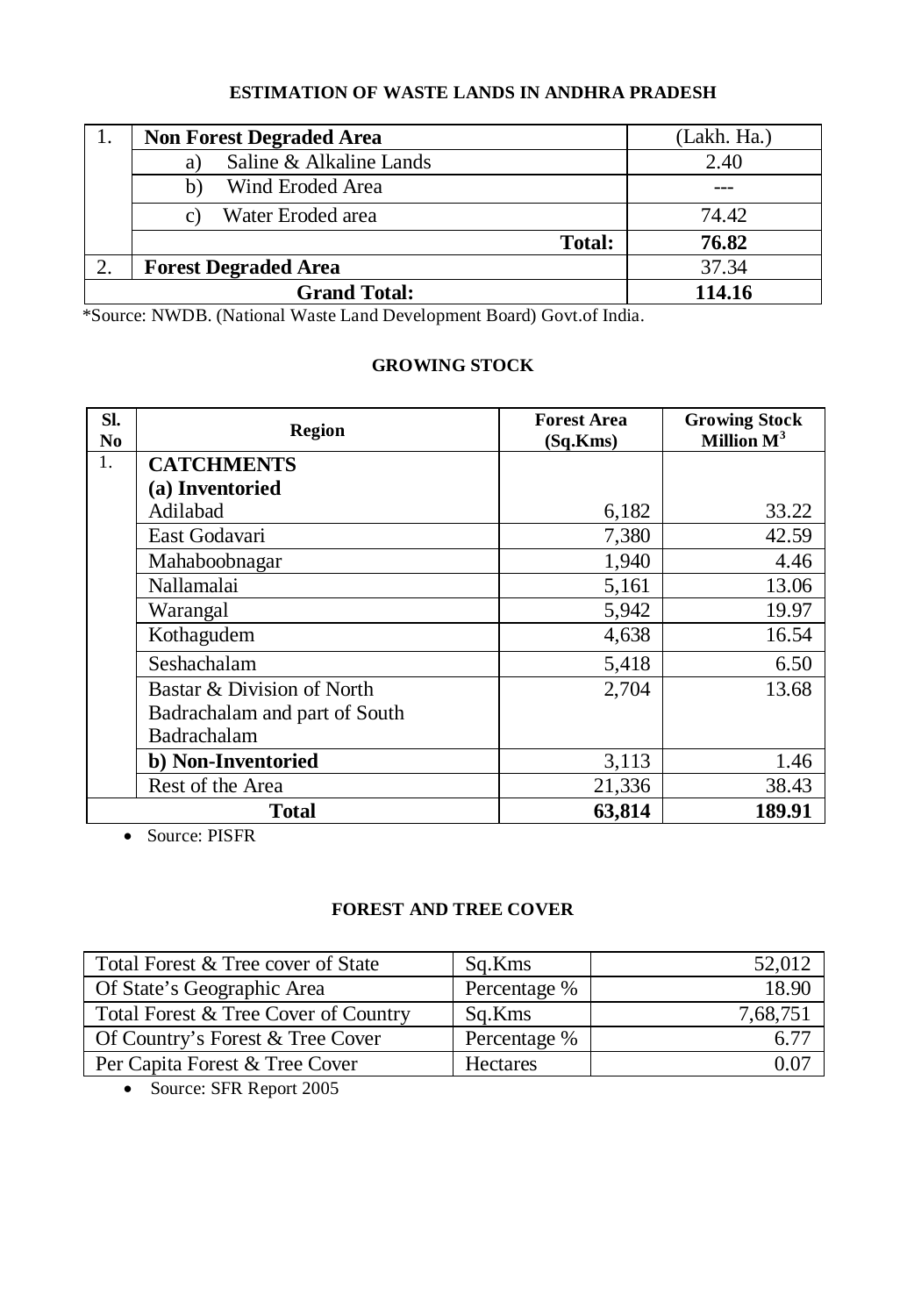# **ACTUAL FOREST COVER OF ANDHRA PRADESH**

| SI.<br>N <sub>0</sub> | <b>Region</b>                 | Unit         | <b>Forest Area</b> |
|-----------------------|-------------------------------|--------------|--------------------|
| 1.                    | Very dense Forests            | Sq.Kms.      | 130                |
| 2.                    | <b>Moderates Dense Forest</b> | Sq.Kms.      | 24199              |
| 3.                    | Open Forest                   | Sq.Kms.      | 20043              |
|                       | Total:                        | Sq.Kms.      | 44372              |
| 1.                    | Mangrove                      | Sq.Kms.      | 329                |
| 2.                    | Of State's Geographic Area    | Percentage % | 16.13              |
| 3.                    | Of Country's Forest Cover     | Percentage % | 6.55               |

• Source: SFR Report 2005

# **TREE COVER OUTSIDE THE NOTIFIED FOREST AREA**

| Culturable Non-Forest Area (CNFA) | Sq.Kms.      | 91663 |
|-----------------------------------|--------------|-------|
| No. of trees per ha. of CNFA      | No.s         | 11.20 |
| <b>Tree Cover</b>                 | Sq.Kms.      | 7640  |
| Of State Geographic Area          | Percentage % | 2.78  |
| Of CNFA                           | Percentage % | 8 33  |

Source: SFR Report 2008 , AP of GIC.

## **FOREST OUT TURN**

|            |         | <b>Forest Department</b>        |                                    |                             |                                                                |  |  |  |
|------------|---------|---------------------------------|------------------------------------|-----------------------------|----------------------------------------------------------------|--|--|--|
|            |         | <b>Major Forest Produce</b>     |                                    | <b>Minor Forest Produce</b> |                                                                |  |  |  |
| SI.<br>No. | Year    | <b>Timber</b><br>$(in \, Cmt.)$ | <b>Fuel Wood</b><br>$(in \, Cmt.)$ | <b>Bamboo</b><br>(No.s)     | <b>Beedi</b><br><b>Leaves</b><br>(No. of<br>SB <sub>s</sub> .) |  |  |  |
| 1          | 2002-03 | 20777.00                        |                                    | 52477790                    | 539800                                                         |  |  |  |
| 2          | 2003-04 | 12967.90                        |                                    | 43233160                    | 433900                                                         |  |  |  |
| 3          | 2004-05 | 10523.04                        |                                    | 11737316                    | 459800                                                         |  |  |  |
| 4          | 2005-06 | 13465.34                        | 39360.00                           | 11517637                    | 299200                                                         |  |  |  |
| 5          | 2006-07 | 13557.00                        | 19031.00                           | 14212911                    | 453000                                                         |  |  |  |
| 6          | 2007-08 | 16484.13                        | 11049.92                           | 8657137                     | 606300                                                         |  |  |  |
| 7          | 2008-09 | 14685.25                        | 57950.00                           | 11084212                    | 516000                                                         |  |  |  |

Source: Production Unit & STC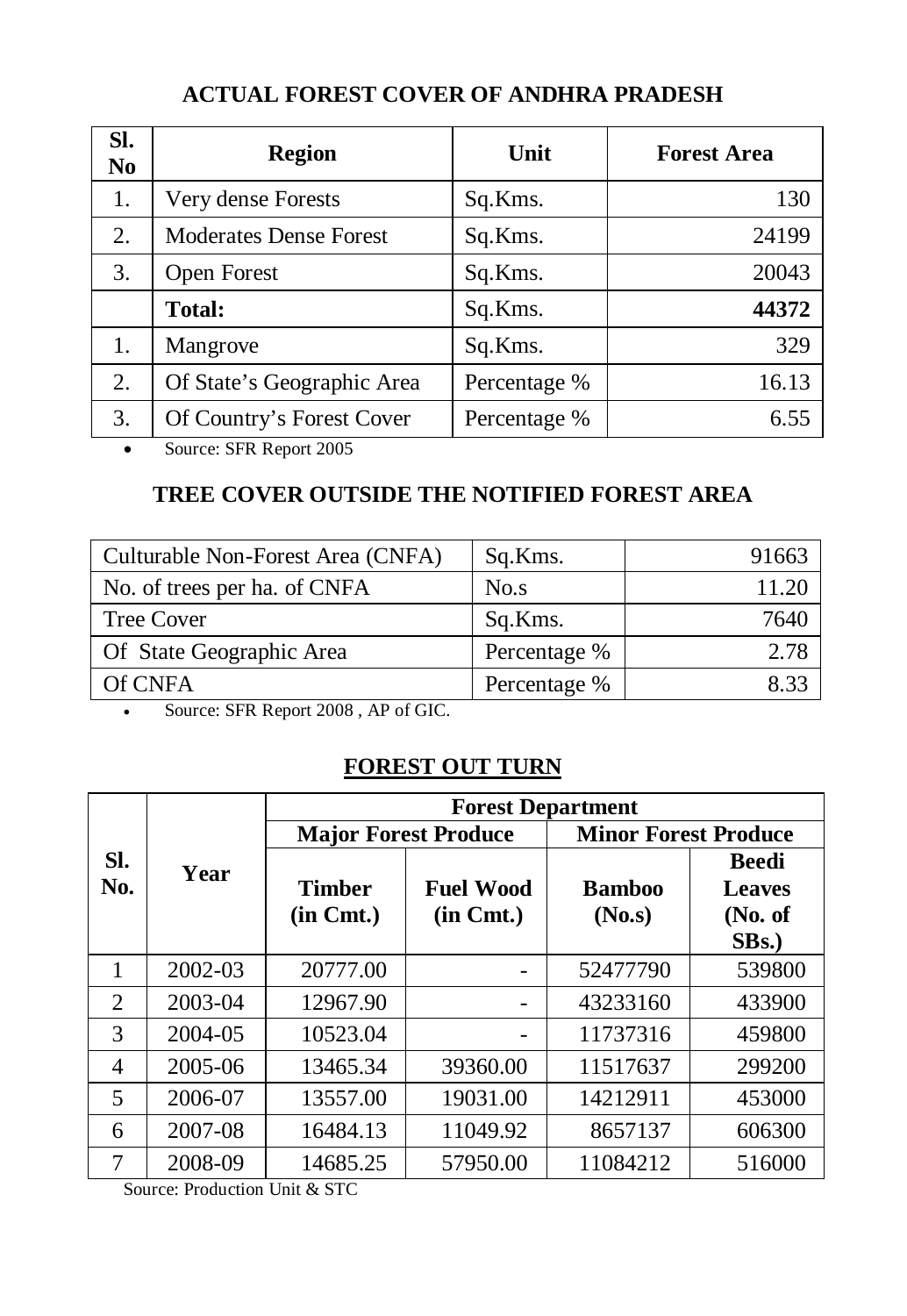|  | Quantity in Quintals and Value in Lakh Rupees. |  |  |  |
|--|------------------------------------------------|--|--|--|
|  |                                                |  |  |  |

| Sl.            | Name of the              | 2003-04 |              | 2004-05 |              | 2005-06  |         | 2006-07   |              | 2007-08   |         | 2008-09  |              |
|----------------|--------------------------|---------|--------------|---------|--------------|----------|---------|-----------|--------------|-----------|---------|----------|--------------|
| No.            | Commodity                | Otv     | <b>Value</b> | Otv     | <b>Value</b> | Otv      | Value   | Otv       | <b>Value</b> | Otv       | Value   | Otv      | <b>Value</b> |
|                | Gum Karaya               | 5086    | 389.52       | 7689    | 678.82       | 6179.02  | 534.25  | 6050.40   | 510.77       | 3715.97   | 313.55  | 2392.31  | 226.74       |
| $\overline{2}$ | Gum Thiruman             | 186     | 7.60         | 101     | 5.33         | 22.33    | 1.43    | 4.33      | 0.23         | 14.04     | 0.75    | 5.47     | 0.29         |
| 3              | Gum Olibanum             | 437     | 8.46         | 209     | 4.57         | 130.18   | 3.08    | 246.03    | 9.33         | 174.64    | 6.82    | 79.02    | 3.12         |
| $\overline{4}$ | Gum Kondagogu            | 1244    | 100.81       | 1184    | 116.63       | 622.16   | 49.29   | 420.26    | 40.60        | 222.96    | 21.46   | 143.02   | 14.39        |
| 5              | Gum Dikamali             | 676     | 7.43         | 363     | 4.28         | 0.00     | 0.00    | 17.25     | 0.21         | 29.02     | 0.35    | 0.00     | 0.00         |
| 6              | Myrobalans               | 7606    | 11.41        | 14246   | 30.66        | 5947.93  | 12.06   | 7862.31   | 21.98        | 4750.87   | 18.92   | 4361.64  | 23.81        |
|                | Nuxvomica                | 2348    | 29.98        | 13118   | 236.64       | 1416.48  | 23.78   | 8387.02   | 133.36       | 1103.31   | 17.01   | 4513.00  | 71.91        |
| 8              | <b>Seeded Tamarind</b>   | 47842   | 319.42       | 70256   | 486.14       | 56768.92 | 469.71  | 50113.40  | 440.63       | 37816.86  | 289.45  | 47783.29 | 382.22       |
| 9              | <b>Deseeded Tamarind</b> | 4007    | 28.16        | 5211    | 68.01        | 13376.16 | 177.55  | 3999.50   | 74.17        | 4897.05   | 76.20   | 3277.31  | 58.27        |
| 10             | <b>Tamarind Seed</b>     | 4611    | 11.50        | 7508    | 36.06        | 15463.21 | 62.04   | 3270.23   | 12.62        | 4106.01   | 15.20   | 314.20   | 0.65         |
| 11             | Pungam Seed              | 4870    | 26.81        | 981     | 6.03         | 2988.59  | 20.80   | 745.18    | 5.99         | 2847.90   | 28.48   | 2190.22  | 22.98        |
| 12             | Cleaning nuts            | 275     | 3.09         | 8942    | 319.33       | 1872.12  | 23.77   | 1320.74   | 12.47        | 232.17    | 2.09    | 189.22   | 1.70         |
| 13             | Marking nuts             | 4794    | 14.52        | 6906    | 25.19        | 5492.49  | 26.66   | 8352.23   | 41.70        | 7714.17   | 38.57   | 10072.76 | 50.37        |
| 14             | Mohwa Seed               | 4950    | 49.25        | 11944   | 121.30       | 6188.68  | 65.24   | 9441.87   | 104.49       | 3063.44   | 33.70   | 2437.75  | 28.85        |
| 15             | Mohwa Flower             | 4238    | 18.74        | 26545   | 154.64       | 13706.32 | 84.08   | 15519.83  | 93.74        | 6183.32   | 43.28   | 5621.99  | 36.74        |
| 16             | Honey                    | 1108    | 58.13        | 3802    | 302.05       | 2335.15  | 186.47  | 3523.28   | 281.53       | 3088.00   | 246.96  | 2731.89  | 217.11       |
| 17             | Sheekakai                | 2697    | 29.06        | 3869    | 38.78        | 1751.52  | 17.58   | 2957.72   | 29.62        | 1661.80   | 14.85   | 2124.61  | 17.00        |
| 18             | Soap nuts                | 2532    | 14.74        | 1912    | 10.60        | 674.92   | 3.35    | 2550.45   | 23.80        | 3769.32   | 40.27   | 468.53   | 4.48         |
| 19             | Hill Brooms (Nos.)       | 409037  | 63.49        | 332961  | 55.66        | 3411.56  | 42.28   | 390623.00 | 56.09        | 319092.00 | 46.06   | 56183.00 | 7.33         |
| 20             | Hill Brooms (Otls.)      | 368     | 6.96         | 115     | 2.08         | 12.50    | 0.15    | 3.60      | 0.07         | 20.11     | 0.36    | 0.50     | 0.01         |
| 21             | Wild Brooms (Qtls.)      | 878     | 10.26        | 292     | 3.67         | 972.98   | 14.37   | 692.55    | 10.14        | 1137.74   | 17.38   | 457.32   | 7.89         |
| 22             | Wild Brooms (Nos.)       |         |              | 57860   | 3.16         | 99.10    | 0.30    |           |              | 50.00     | 0.00    | 0.00     | 0.00         |
| 23             | Adda leaf                | 9867    | 34.93        | 13645   | 51.54        | 8865.83  | 37.95   | 9140.67   | 46.70        | 6820.95   | 32.82   | 2819.93  | 13.30        |
| 24             | Naramamidi Bark          | 3261    | 70.67        | 2906    | 47.72        | 1929.02  | 34.80   | 1850.89   | 37.69        | 875.16    | 17.51   | 1655.24  | 34.74        |
| 25             | Maredugeddalu            | 1833    | 31.16        | 470     | 8.14         | 1258.83  | 31.44   | 762.76    | 25.57        | 1058.93   | 47.99   | 635.48   | 31.95        |
| 26             | Others                   |         | 19.34        |         | 132.67       |          | 75.25   |           | 63.16        |           | 25.99   |          | 34.89        |
| 27             | Medicinal Herbs          |         |              |         |              |          |         |           |              |           | 0.66    |          | 11.52        |
|                | Total                    |         | 1365.44      |         | 2949.70      |          | 1997.68 |           | 2076.66      |           | 1396.68 |          | 1302.26      |

Source: G.C.C. Visakhapatnam.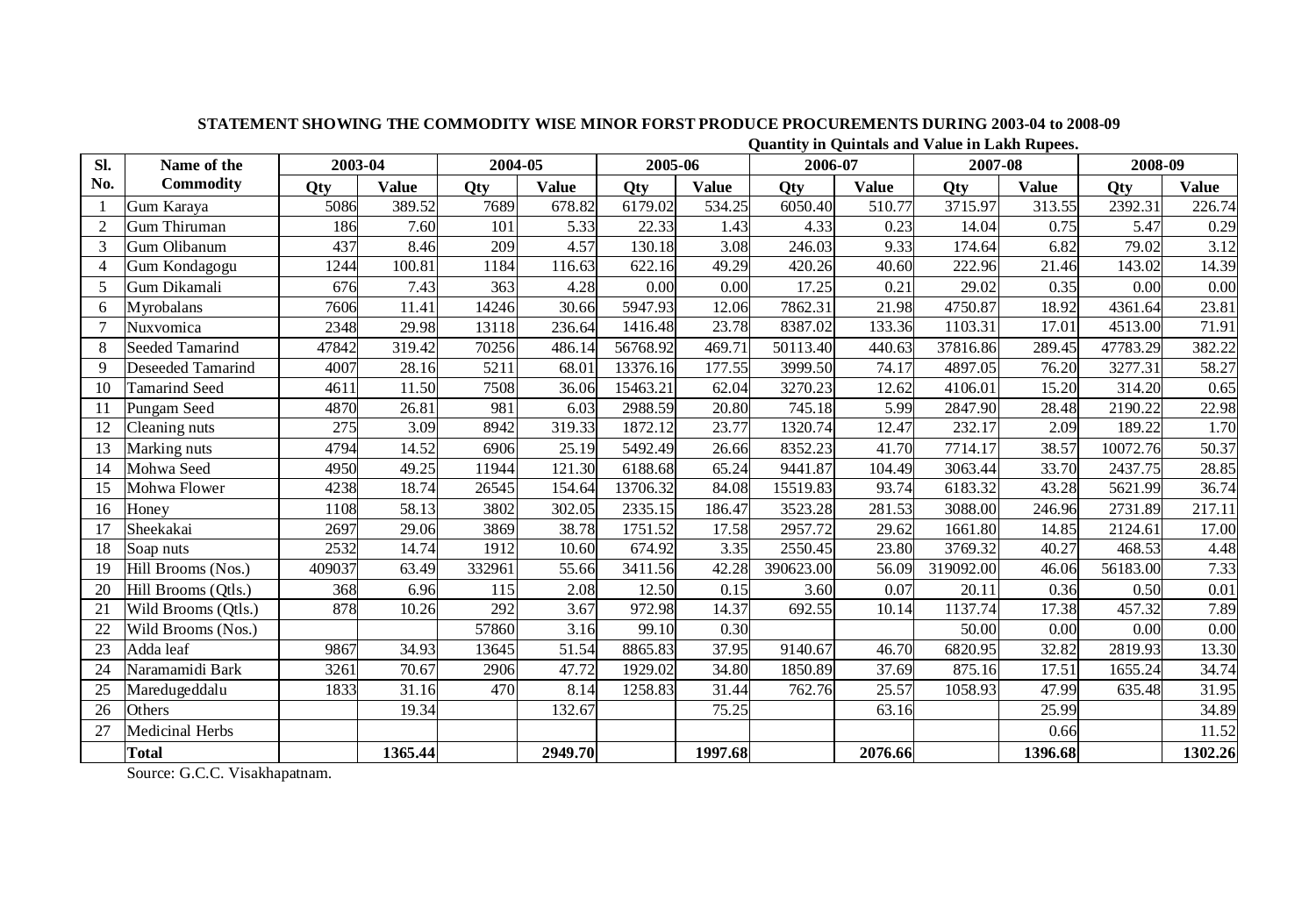## **APCFM Year/Activity wise Income Generation for key Harvesting and Marketing initiatives**

|                |                                              |          |          |          |          | (Rs.in lakhs) |
|----------------|----------------------------------------------|----------|----------|----------|----------|---------------|
| Sl.No.         | <b>Activity</b>                              | 2004-05  | 2005-06  | 2006-07  | 2007-08  | 2008-09       |
| $\mathbf{1}$   | Income through<br>sale of Forest<br>Produce  | 1445.110 | 1603.500 | 1260.951 | 1493.791 | 952.906       |
| $\mathfrak{D}$ | Value addition and other LH activities       |          |          |          |          |               |
| a              | Agarbathi<br>Making                          | 16.218   | 25.093   | 91.630   | 180.350  | 201.260       |
| b              | <b>Bamboo</b><br>(handicrafts,<br>furniture) |          | 0.270    | 2.459    | 2.150    | 2.930         |
| $\mathbf{c}$   | Adda Leaf<br>Plates                          | 1.698    | 1.417    | 81.540   | 46.910   | 72.860        |
| d              | Amla based<br>activity                       | 0.076    | 0.055    | 3.070    | 18.440   | 9.990         |
| e              | Apiculture                                   | 22.188   | 17.546   | 11.010   | 8.960    | 2.900         |
| f              | Community<br><b>Based Eco-</b><br>Tourism    | 2.355    | 15.412   | 13.829   | 49.211   | 131.640       |
| g              | Embroidery                                   |          | 0.185    | 0.350    | 0.500    | 6.580         |
| h              | Neem based<br>activity                       | 0.015    | 0.296    | 0.290    | 1.300    | 0.200         |
| $\mathbf{i}$   | Pisciculture                                 | 0.191    | 1.226    | 12.370   | 18.250   | 30.100        |
| j              | Tamarind<br>based activity                   | 0.467    |          | 0.140    | 5.276    | 19.330        |
| $\bf k$        | Tassar                                       |          | 5.365    | 6.830    | 8.790    | 10.520        |
| L              | Vermi Compost                                | 1.250    | 7.086    | 41.616   | 178.960  | 209.250       |
| m              | Mohwa<br>Flower/Seed                         | 33.118   | 37.686   | 43.981   | 49.261   | 65.520        |
|                | <b>Total</b>                                 | 1522.686 | 1715.137 | 1570.066 | 2062.149 | 1715.986      |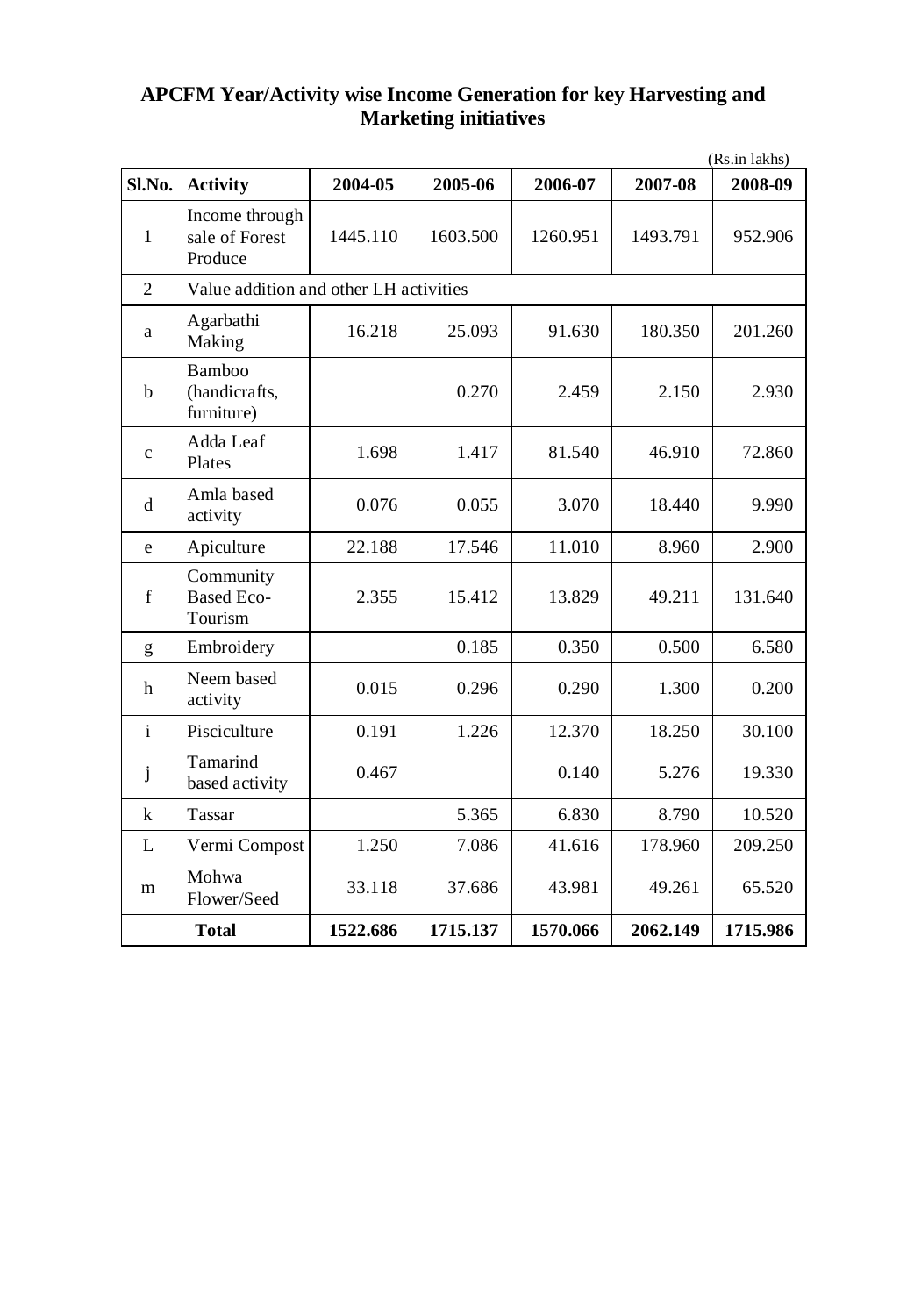#### **Statement showing the Quantity of Beedi Leaves Collected together with Gross and Net Revenue Realised after Nationalisation of Trade in Beedi Leaves**

| SI.<br>No.     | <b>Financial Year</b><br>& Beedi Leaf<br><b>Season</b> | <b>Quantity of</b><br>Leaf<br><b>Collected in</b><br>S.B.s | Gross<br><b>Revenue</b> | <b>Expenditure</b> | <b>Net</b><br><b>Revenue</b> |
|----------------|--------------------------------------------------------|------------------------------------------------------------|-------------------------|--------------------|------------------------------|
| 1              | $1999 - 2k$                                            | 639637                                                     | 6059.953                | 3576.037           | 2483.916                     |
| 2              | 2000-01                                                | 702402                                                     | 6463.480                | 4001.830           | 2461.650                     |
| 3              | 2001-02                                                | 665600                                                     | 4700.500                | 2913.000           | 1787.500                     |
| $\overline{4}$ | 2002-03                                                | 539800                                                     | 4930.400                | 3432.400           | 1498.000                     |
| 5              | 2003-04                                                | 433900                                                     | 4490.000                | 2500.000           | 1990.000                     |
| 6              | 2004-05                                                | 459800                                                     | 3953.000                | 2824.000           | 1129.000                     |
| 7              | 2005-06                                                | 299200                                                     | 2993.000                | 1780.000           | 1213.000                     |
| 8              | 2006-07                                                | 453000                                                     | 3657.000                | 2709.000           | 948.000                      |
| 9              | 2007-08                                                | 606300                                                     | 7347.000                | 4286.000           | 3061.000                     |
| 10.            | 2008-09                                                | 516000                                                     | 5635.000                | 3219.000           | 2416.000                     |

**(Qty in S.B's & Value in Lakh Rupees)**

\* Source: S.T.C.Cell, O/o PCCF.

#### **Note:**

- 1. The Size of Beedi Leaf Bundles since 1997 Beedi Leaf Season is having 100 leaves per bundle
- 2. The Size of Beedi Leaf Bundles since 1998 Beedi Leaf Season is having 50 leaves per bundle
- 3. One Standard Bag is of 1000 Bundles.

As a major welfare activity the Government of Andhra Pradesh vide G.O. M.S. No 43 Dated 10-04-2006 of E.F.S.&T. (For III) Dept., the Government have decided to distribute the net revenue to the Beedi leaf collectors every year, in proportion to the quantity of Beedi leaf collected by them as per wage cards.

| Statement Showing the Amount Distributed among the Beedi leaf Collectors |  |
|--------------------------------------------------------------------------|--|
|                                                                          |  |

| <b>Season</b> | <b>Total Revenue Distributed</b><br>(Net revenue)<br>(Rs. in crores) | <b>Total No. of Beedi leaf Collectors</b><br>benefited |
|---------------|----------------------------------------------------------------------|--------------------------------------------------------|
| 2006-07       | 4.70                                                                 | 2,50,065                                               |
| 2007-08       | 30.61                                                                | 2,60,100                                               |
| 2008-09       | 17.82                                                                | 1,91,622                                               |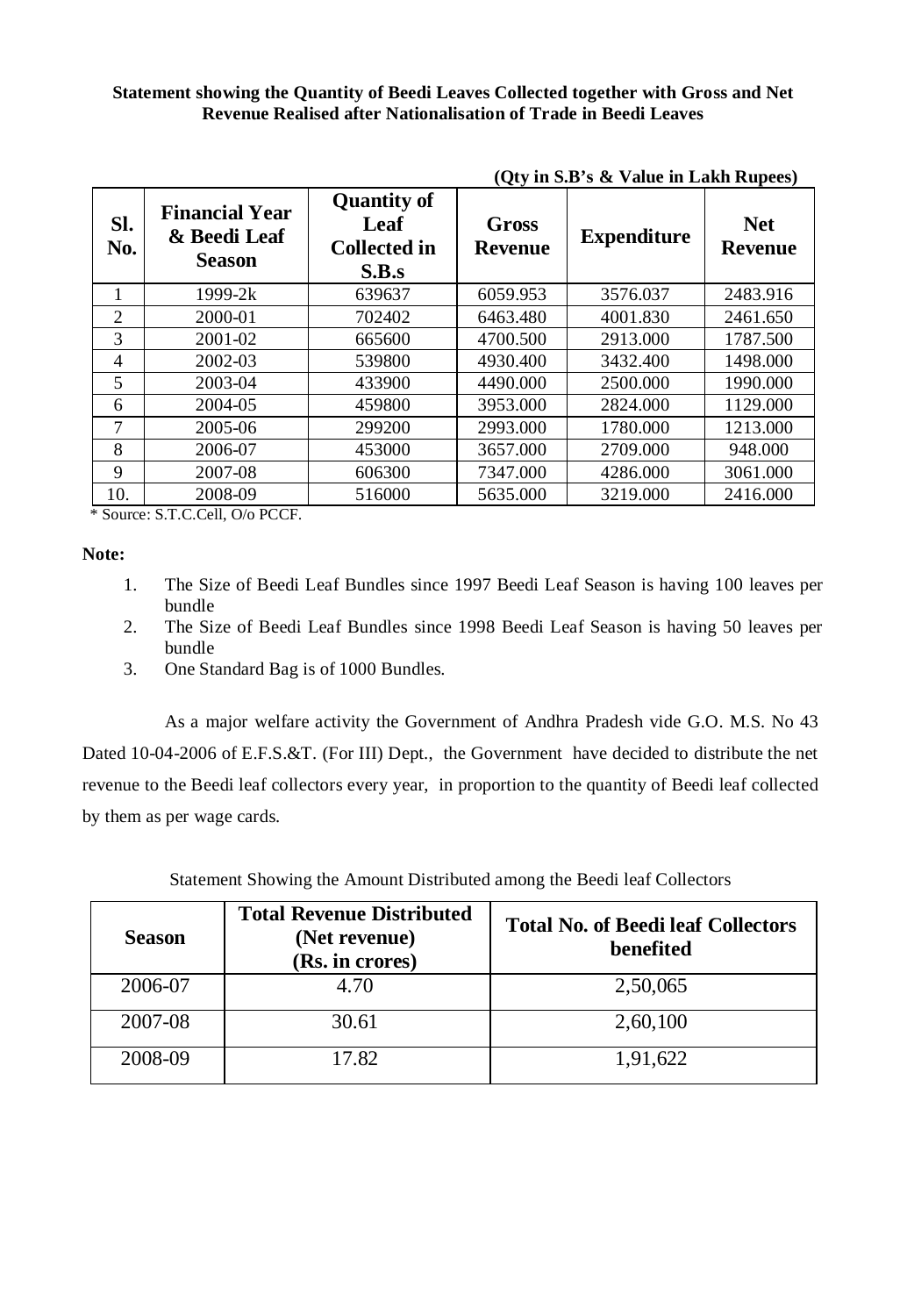## **REVENUE- EXPENDITURE**

## **A) Statement Showing the Revenue Achieved during the Years 2003-04 to 2008-09**

|                                              |              |              |          |          | (Rs. in lakhs) |          |
|----------------------------------------------|--------------|--------------|----------|----------|----------------|----------|
| <b>Major Heads</b>                           | $2003 - 04$  | 2004-05      | 2005-06  | 2006-07  | 2007-08        | 2008-09  |
| MH-101-Sale of Timber & Other Forest Produce |              |              |          |          |                |          |
| $(01)$ – Sale of Timber                      | 2662.95      | 1732.41      | 1755.828 | 2656.230 | 3146.108       | 2995.925 |
| (02) - Sale of Bamboo                        | 1871.68      | 2462.85      | 1854.142 | 1042.628 | 1263.447       | 1409.138 |
| $(03)$ – Sale of Firewood &                  | 44.26        | 79.67        | 56.846   | 33.431   | 16.806         | 45.737   |
| Charcoal                                     |              |              |          |          |                |          |
| $(04)$ – Sale of Other Forest                | 1577.15      | 16.02        | 15.921   | 2.775    | 53.954         | 16.037   |
| Produce                                      |              |              |          |          |                |          |
| $(05)$ – Receipts form B.L.                  | 1474.81      | 1139.16      | 1213.432 | 35.253   | 40.350         | 38.326   |
| $(06)$ – Receipts from teak plants           | 657.19       | 2355.78      | 2063.450 | 1294.535 | 1084.978       | 1270.186 |
| $(07)$ – Receipts from Cashew                | 21.40        | 14.09        | 40.502   | 58.101   | 44.858         | 29.074   |
| plants                                       |              |              |          |          |                |          |
| $(08)$ – Receipts from other plants          | 132.34       | 401.45       | 264.076  | 147.167  | 139.663        | 122.762  |
| $(09)$ – Receipts from Red                   | 122.15       | 28.57        | 106.303  | 1145.620 | 432.668        | 173.036  |
| Sanders                                      |              |              |          |          |                |          |
| $(10)$ – Receipts from thinning              | 0.00         | 3.68         | 4.890    | 51.615   | 38.390         | 89.027   |
| Operations                                   |              |              |          |          |                |          |
| <b>Total: 101:</b>                           | 8563.90      | 8233.68      | 7375.390 | 6467.355 | 6261.222       | 6189.248 |
| MH 800 - Other Receipts:                     |              |              |          |          |                |          |
| $(01)$ – Leave Salary Contribution           | 0.000        | 0.44         | 0.325    | 0.00     | 1.930          | 0.00     |
| $(02)$ – Fine and Forfeitures                | 11.32        | 11.94        | 38.072   | 30.832   | 21.033         | 48.482   |
| $(03)$ – Rents from Buildings                | 3.71         | 2.36         | 20.400   | 2.824    | 18.670         | 44.521   |
| $(04)$ – Compounding fee                     | 468.35       | 905.85       | 908.316  | 947.882  | 1008.731       | 1509.697 |
| (05)-Receipts from charitable Inst           | 0.000        | $\mathbf{0}$ | 0.025    | $\Omega$ | 0.0444         | 0.730    |
| $(06)$ – Legal Charges collected             | 16.95        | $\theta$     | 0.050    | 0.233    | 0.000          | 0.000    |
| from APFDC                                   |              |              |          |          |                |          |
| $(77)$ – User charges                        | 338.65       | 413.46       | 431.519  | 256.513  | 87.310         | 134.710  |
| (80) – Sale of Waste paper                   | 26.33        | 16.45        | 5.295    | 6.165    | 18.223         | 15.807   |
| $(81)$ – Other Receipts                      | 513.98       | 510.64       | 675.176  | 426.588  | 596.794        | 775.918  |
| <b>Total: 800:</b>                           | 1379.31      | 1861.14      | 2079.178 | 1671.037 | 1752.735       | 2529.865 |
| MH-111- Receipts from Zoo Parks              |              |              |          |          |                |          |
| $(01) - N.Z.P.$                              | $\mathbf{0}$ | $\mathbf{0}$ | 0.385    | 0.024    | 0.000          | 0.000    |
| $(02) - O.Z.P.$                              |              |              |          |          |                |          |
| $(03) - S.V.Z.P.$ Tirupathi                  |              |              |          |          |                |          |
| <b>Total:111:</b>                            |              |              |          |          |                |          |
| <b>Grand Total:</b>                          | 9943.17      | 10094.80     | 9454.953 | 8138.416 | 8013.957       | 8719.113 |
| Deduct Refunds:                              | 0.00         | 0.000        | 0.000    | 0.000    | 0.000          | 0.000    |
| <b>Net Total:</b>                            | 9943.17      | 10094.80     | 9454.953 | 8138.416 | 8013.957       | 8719.113 |

\*Source: Budget Section

B) Plan and Non Plan Expenditure

|        | D) I fail and ivon I fail Expenditure |          |          |          |           | Rs.in lakhs) |          |
|--------|---------------------------------------|----------|----------|----------|-----------|--------------|----------|
| Sl.No. | <b>Details</b>                        | 2003-04  | 2004-05  | 2005-06  | 2006-07   | 2007-08      | 2008-09  |
|        | Plan                                  | 19927.65 | 14344.47 | 15630.24 | 12941.762 | 13905.599    | 13093.18 |
|        | $Non-Plan$                            | 10101.55 | 10873.83 | 11364.59 | 10122.727 | 10067.765    | 13257.37 |
|        | Total:                                | 30029.21 | 25218.30 | 26994.83 | 23064.489 | 23973.364    | 26350.55 |

\* Source: Budget Section.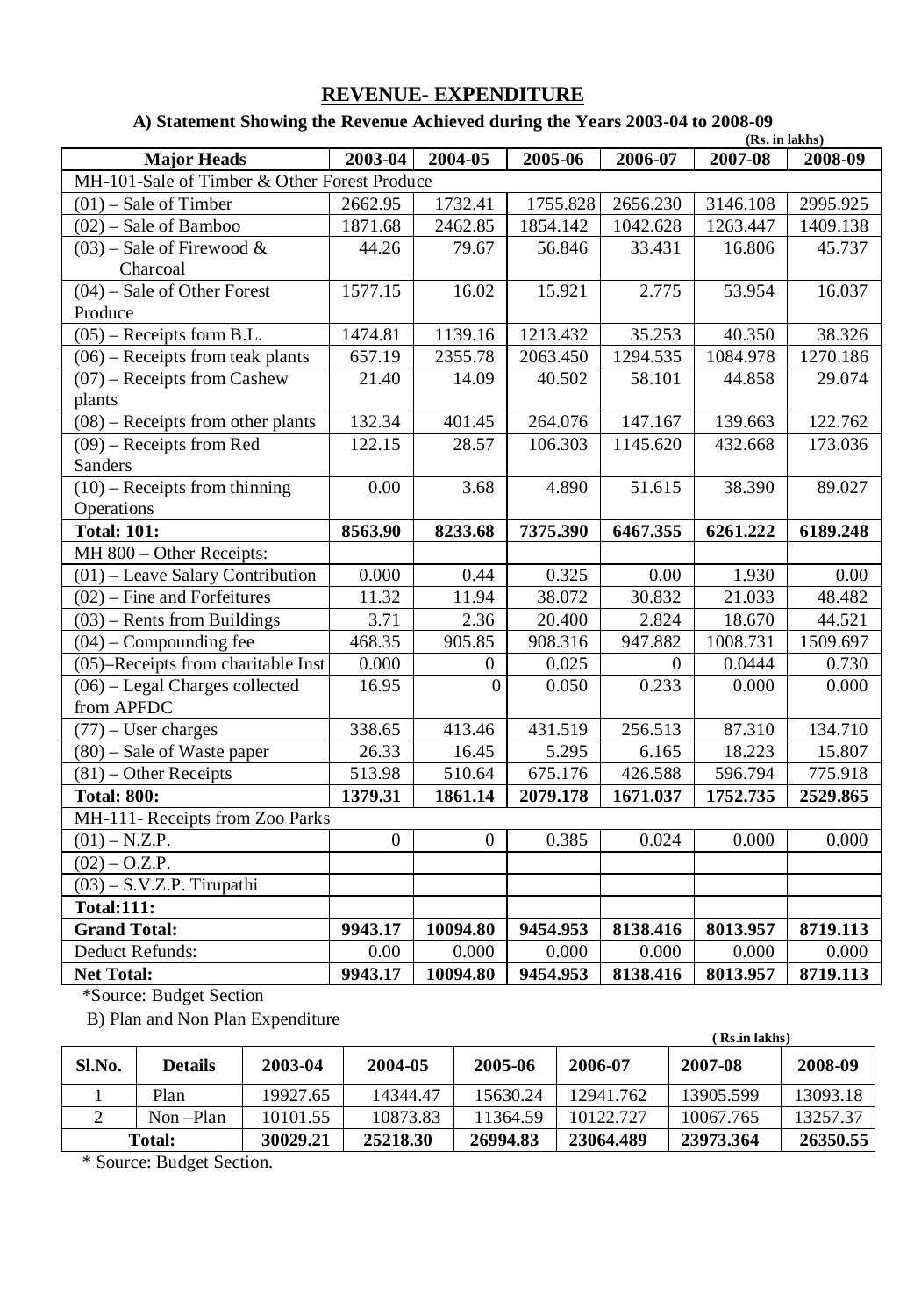# **OFFENCE CASES**

## **a). O.R. Cases**

|        |             |                              | O.R. Cases                                   |                                        |  |  |  |  |
|--------|-------------|------------------------------|----------------------------------------------|----------------------------------------|--|--|--|--|
| Sl.No. | Year        | <b>No of Cases</b><br>Booked | Value of<br><b>Material</b><br>(Rs.in lakhs) | 'C' Fees<br>collected<br>(Rs.in lakhs) |  |  |  |  |
| 1      | $1999 - 2k$ | 24131                        | 244.965                                      | 462.836                                |  |  |  |  |
| 2      | 2000-01     | 20954                        | 152.997                                      | 457.396                                |  |  |  |  |
| 3      | 2001-02     | 25017                        | 305.085                                      | 633.452                                |  |  |  |  |
| 4      | 2002-03     | 33653                        | 474.145                                      | 947.576                                |  |  |  |  |
| 5      | 2003-04     | 32796                        | 373.860                                      | 942.340                                |  |  |  |  |
| 6      | 2004-05     | 31381                        | 412.639                                      | 1060.001                               |  |  |  |  |
| 7      | 2005-06     | 39382                        | 452.721                                      | 1090.005                               |  |  |  |  |
| 8      | 2006-07     | 40212                        | 472.129                                      | 1075.123                               |  |  |  |  |
| 9      | 2007-08     | 24795                        | 786.967                                      | 1502.968                               |  |  |  |  |
| 10     | 2008-09     | 38492                        | 842.524                                      | 1453.937                               |  |  |  |  |

Source: Prl.CCF Office, Vigilance Section.

## **b). U.D.O.R. Cases**

|        |           |                           | <b>U.D.O.R. Cases</b>                     |
|--------|-----------|---------------------------|-------------------------------------------|
| Sl.No. | Year      | <b>No of Cases Booked</b> | <b>Value of Material</b><br>(Rs.in lakhs) |
| 1      | $1999-2k$ | 6455                      | 995.88                                    |
| 2      | 2000-01   | 7735                      | 1263.33                                   |
| 3      | 2001-02   | 7703                      | 1136.05                                   |
| 4      | 2002-03   | 12873                     | 2349.76                                   |
| 5      | 2003-04   | 5903                      | 1070.15                                   |
| 6      | 2004-05   | 4472                      | 1020.62                                   |
| 7      | 2005-06   | 3702                      | 910.12                                    |
| 8      | 2006-07   | 3522                      | 890.72                                    |
| 9      | 2007-08   | 4949                      | 1325.93                                   |
| 10     | 2008-09   | 6461                      | 1583.01                                   |

Source: Prl.CCF Office, Vigilance Section.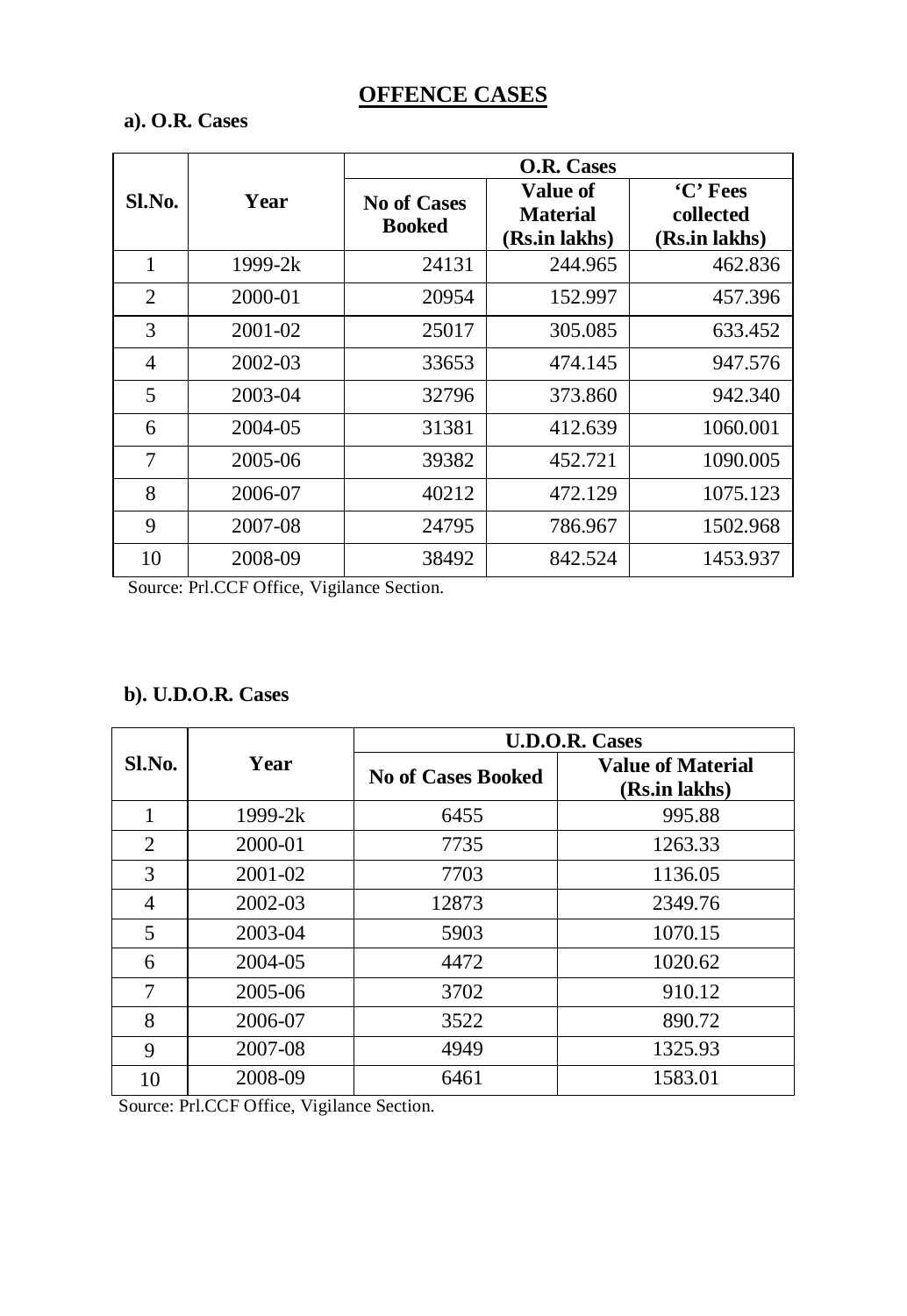## **SOCIAL FORESTRY**

| Sl.<br>No. | Year      | <b>Block Plantations Raised in</b><br>Ha. | <b>Avenue Plantations raised in</b><br>Km. |
|------------|-----------|-------------------------------------------|--------------------------------------------|
|            | 2003-2004 | 613.00                                    | 751.50                                     |
|            | 2004-2005 | 1351.00                                   | 544.00                                     |
| 3          | 2005-2006 | 1284.00                                   | 1261.00                                    |
|            | 2006-2007 | 1217.00                                   | 540.00                                     |
| 5          | 2007-2008 | 1469.10                                   | 572.00                                     |
|            | 2008-2009 | 360.00                                    | 218.00                                     |

**A) Statement Showing the Details of Plantations Raised by Social Forestry during the Last 6 Years**

 **Source**: P.C.C.F. Office- Social Forestry Wing.

## **B) District Wise Production of Seedlings and its utilization (As on 30/11/2008) – 2008**

|                | [Seedlings No. in Lakhs] |                 |                                           |              |                          |                       |                                  |                                           |
|----------------|--------------------------|-----------------|-------------------------------------------|--------------|--------------------------|-----------------------|----------------------------------|-------------------------------------------|
| Sl.<br>No.     | Name of<br>the District  | Territorial     | <b>Forest Department</b><br><b>Social</b> |              | Other<br><b>Agencies</b> | Grand<br><b>Total</b> | <b>Total</b><br><b>Seedlings</b> | $\mathbf{0}_{\Lambda}$<br><b>Utilized</b> |
|                |                          | <b>Division</b> | Forestry<br><b>Division</b>               | <b>Total</b> |                          |                       | <b>Utilized</b>                  |                                           |
| 1              | $\overline{2}$           | 3(a)            | 3(b)                                      | 3(c)         | $\overline{\mathbf{4}}$  | 5                     | 6                                | $\overline{7}$                            |
| 1              | Srikakulam               | 1.500           | 53.820                                    | 55.320       | 87.200                   | 142.520               | 113.055                          | 79.330                                    |
| $\overline{c}$ | Vizianagaram             | 9.343           | 73.000                                    | 82.343       | 53.450                   | 135.793               | 94.495                           | 69.590                                    |
| 3              | Visakhapatnam            | 13.987          | 110.125                                   | 124.112      | 984.950                  | 1,109.062             | 311.770                          | 28.000                                    |
| $\overline{4}$ | East Godavari            | 10.820          | 100.869                                   | 111.689      | 308.966                  | 420.655               | 411.872                          | 97.912                                    |
| 5              | West Godavari            | 9.190           | 80.430                                    | 89.620       | 60.490                   | 150.110               | 145.441                          | 96.890                                    |
| 6              | Krishna                  | 4.108           | 48.582                                    | 52.690       | 370.869                  | 423.559               | 421.206                          | 99.444                                    |
| $\overline{7}$ | Guntur                   | 5.000           | 25.000                                    | 30.000       | 75.000                   | 105.000               | 24.512                           | 23.345                                    |
| 8              | Prakasham                | 12.950          | 65.127                                    | 78.077       | 258.500                  | 336.577               | 137.970                          | 40.992                                    |
| $\mathbf{Q}$   | Nellore                  | 35.000          | 204.806                                   | 239.806      | 25.000                   | 264.806               | 116.435                          | 43.970                                    |
| 10             | Kadapa                   | 6.190           | 8.610                                     | 14.800       | 12.740                   | 27.540                | 0.000                            | 0.000                                     |
| 11             | Kurnool                  | 5.690           | 10.390                                    | 16.080       | 39.949                   | 56.029                | 6.060                            | 10.816                                    |
| 12             | Ananthapur               | 8.420           | 14.330                                    | 22.740       | 44.000                   | 66.740                | 14.100                           | 21.000                                    |
| 13             | Chittoor                 | 10.820          | 10.850                                    | 21.660       | 22.160                   | 43.820                | 2.890                            | 7.000                                     |
| 14             | Warangal                 | 7.720           | 16.040                                    | 23.760       | 6.640                    | 30.400                | 0.000                            | 0.000                                     |
| 15             | Karimnagar               | 1.000           | 3.820                                     | 4.820        | 12.160                   | 16.990                | 0.000                            | 0.000                                     |
| 16             | Khammam                  | 15.800          | 25.450                                    | 41.250       | 361.610                  | 402.860               | 255.980                          | 63.540                                    |
| 17             | Ranga Reddy              | 3.540           | 13.200                                    | 16.740       | 15.050                   | 31.790                | 18.742                           | 58.960                                    |
| 18             | Nalgonda                 | 3.370           | 9.960                                     | 13.330       | 15.500                   | 28.830                | 12.415                           | 43.060                                    |
| 19             | Mahabubnagar             | 5.000           | 15.000                                    | 20.000       | 30.000                   | 50.000                | 19.465                           | 38.930                                    |
| 20             | Medak                    | 12.540          | 13.450                                    | 25.990       | 10.000                   | 35.990                | 19.464                           | 54.080                                    |
| 21             | Nizamabad                | 9.130           | 8.310                                     | 17.440       | 4.250                    | 21.690                | 6.426                            | 29.630                                    |
| 22             | Adilabad                 | 17.090          | 10.414                                    | 27.504       | 21.935                   | 49.439                | 41.146                           | 83.230                                    |
|                | <b>Total</b>             | 208.200         | 921.580                                   | 1129.780     | 2820.420                 | 3950.200              | 2173.440                         | 55.029                                    |

Source: PCCF Office Social Forestry Wing.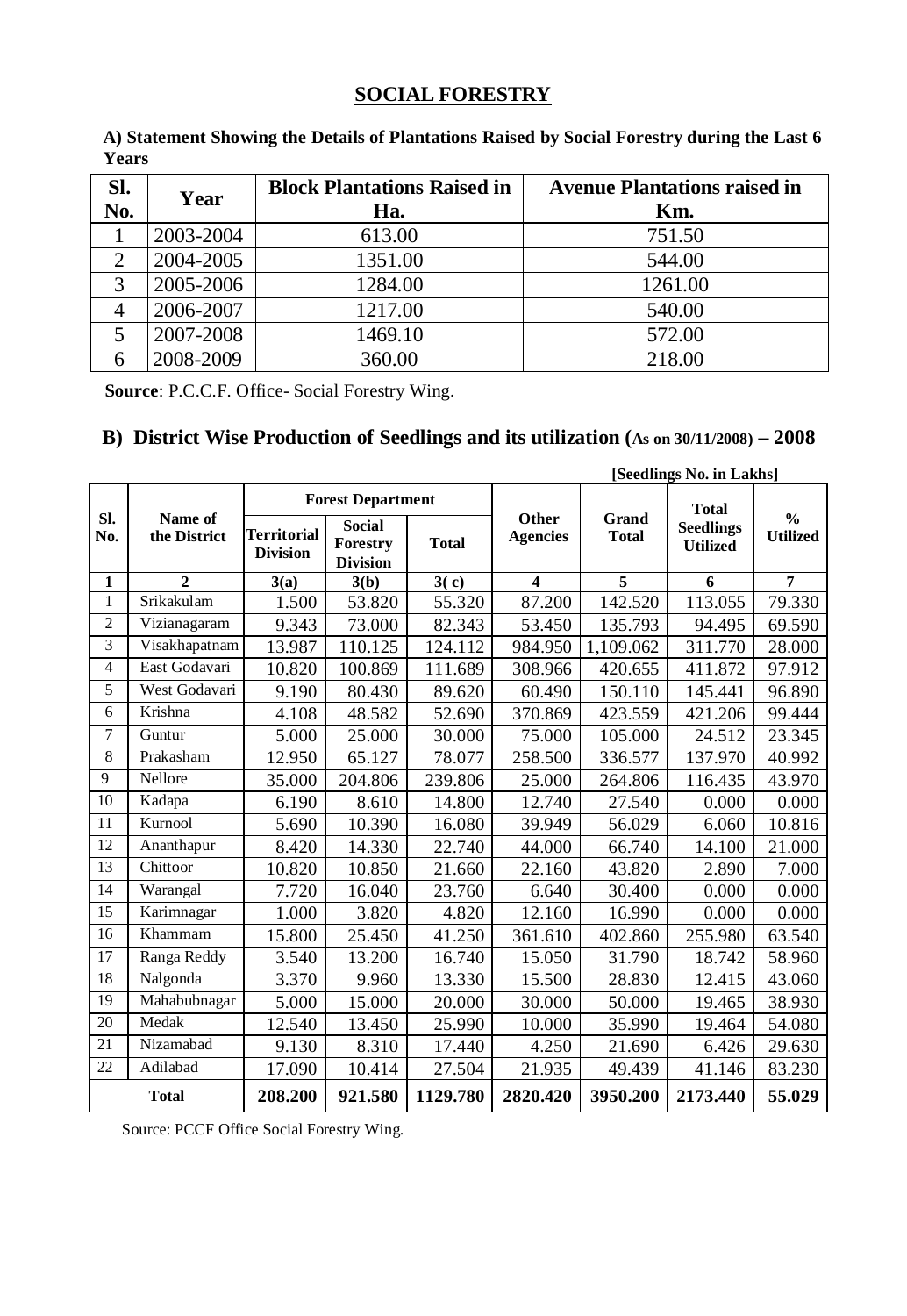#### **VANA SAMRAKSHNA SAMITHIES (VSS)**

#### **a) Status Regarding the District Wise Number of VSS formed, Area Covered and No. of Beneficiaries under A.P.C.F.M, F.D.A. and R.I.D.F.**

|                         |                                | No of V.S.S. |                |              | No of Beneficiaries |        |        |         |                        |
|-------------------------|--------------------------------|--------------|----------------|--------------|---------------------|--------|--------|---------|------------------------|
| SI.<br>N <sub>0</sub>   | Name of the<br><b>District</b> | A.P.C.F.M.   | F.D.A.         | R.I.D.F.     | Total               | Male   | Female | Total   | Area Covered<br>in Ha. |
| -1                      | Adilabad                       | 1015         | 120            | 31           | 1166                | 60934  | 50065  | 110999  | 363356                 |
| $\overline{2}$          | Ananthapur                     | $\Omega$     | 60             | 183          | 243                 | 72088  | 72092  | 144180  | 75314                  |
| $\overline{\mathbf{3}}$ | Chittoor                       | 258          | 209            | 183          | 650                 | 40651  | 40396  | 81047   | 173770                 |
| $\overline{4}$          | Kadapa                         | 238          | 120            | 40           | 398                 | 22817  | 19123  | 41940   | 141415                 |
| 5                       | East Godavari                  | 466          | 29             | 97           | 592                 | 6481   | 5509   | 11990   | 161947                 |
| 6                       | Guntur                         | $\Omega$     | 60             | 67           | 127                 | 7600   | 5074   | 12684   | 36184                  |
| 7                       | Karimnagar                     | 373          | $\overline{0}$ | 68           | 441                 | 174530 | 179068 | 353598  | 122256                 |
| 8                       | Khammam                        | 355          | 117            | $\mathbf{0}$ | 472                 | 31187  | 30300  | 61487   | 236837                 |
| 9                       | Krishna                        | $\mathbf{0}$ | 36             | 19           | 55                  | 10822  | 8200   | 19022   | 8715                   |
| 10                      | Kurnool                        | $\mathbf{0}$ | 85             | 87           | 172                 | 10925  | 10620  | 21545   | 104673                 |
| 11                      | Mahaboobnagar                  | 232          | 44             | 41           | 317                 | 20539  | 20355  | 40895   | 83703                  |
| 12                      | Medak                          | 202          | 43             | 139          | 384                 | 63457  | 60240  | 123697  | 43740                  |
| 13                      | Nalgonda                       | $\Omega$     | 86             | 47           | 133                 | 8788   | 9150   | 17938   | 28600                  |
| 14                      | Nellore                        | 148          | $\overline{0}$ | 52           | 200                 | 22803  | 23083  | 45886   | 57265                  |
| 15                      | Nizamabad                      | 202          | 25             | 82           | 309                 | 60544  | 61464  | 122008  | 107320                 |
| 16                      | Prakasham                      | $\Omega$     | 77             | 39           | 116                 | 10635  | 10147  | 20782   | 76265                  |
| 17                      | Rangareddy                     | $\Omega$     | 57             | 106          | 163                 | 7408   | 7408   | 14816   | 34605                  |
| 18                      | Srikakulam                     | 241          | 41             | 95           | 377                 | 14960  | 17184  | 32144   | 67880                  |
| 19                      | Visakhapatnam                  | 876          | $\mathbf{0}$   | 414          | 1290                | 51977  | 53753  | 105730  | 164418                 |
| 20                      | Vizianagaram                   | 189          | 67             | 62           | 318                 | 12771  | 14528  | 27299   | 48741                  |
| 21                      | Warangal                       | 205          | 119            | 95           | 419                 | 42481  | 36384  | 78865   | 209007                 |
| 22                      | West Godavari                  | $\Omega$     | 60             | 97           | 157                 | 30245  | 19997  | 50242   | 48101                  |
|                         | <b>Total</b>                   | 5000         | 1455           | 2044         | 8499                | 784643 | 754141 | 1538784 | 2394114                |

**\*** Source: P.C.C.F. Office- P.M.U.

#### **b) Statement Showing the Details of Plantations Raised Under A.P.C.F.M. Project upto dated as on 15-07-2009**

| SI.            | Name of the Species                           | Area Planted in Hects. |
|----------------|-----------------------------------------------|------------------------|
| No.            |                                               |                        |
|                | Teak                                          | 147910                 |
| $\overline{2}$ | Non Teak                                      | 77611                  |
| 3              | Bamboo                                        | 49979                  |
| $\overline{4}$ | <b>Red Sanders</b>                            | 2378                   |
| 5              | Artificial Regeneration of Tamarind, Neeredu, | 70072                  |
|                | Kanuga, Neem, Usiri, species etc.             |                        |
| 6              | Tsunami                                       | 5612                   |
|                | <b>Total</b>                                  | 353562                 |

**Source:** P.C.C.F. Office- P.M.U.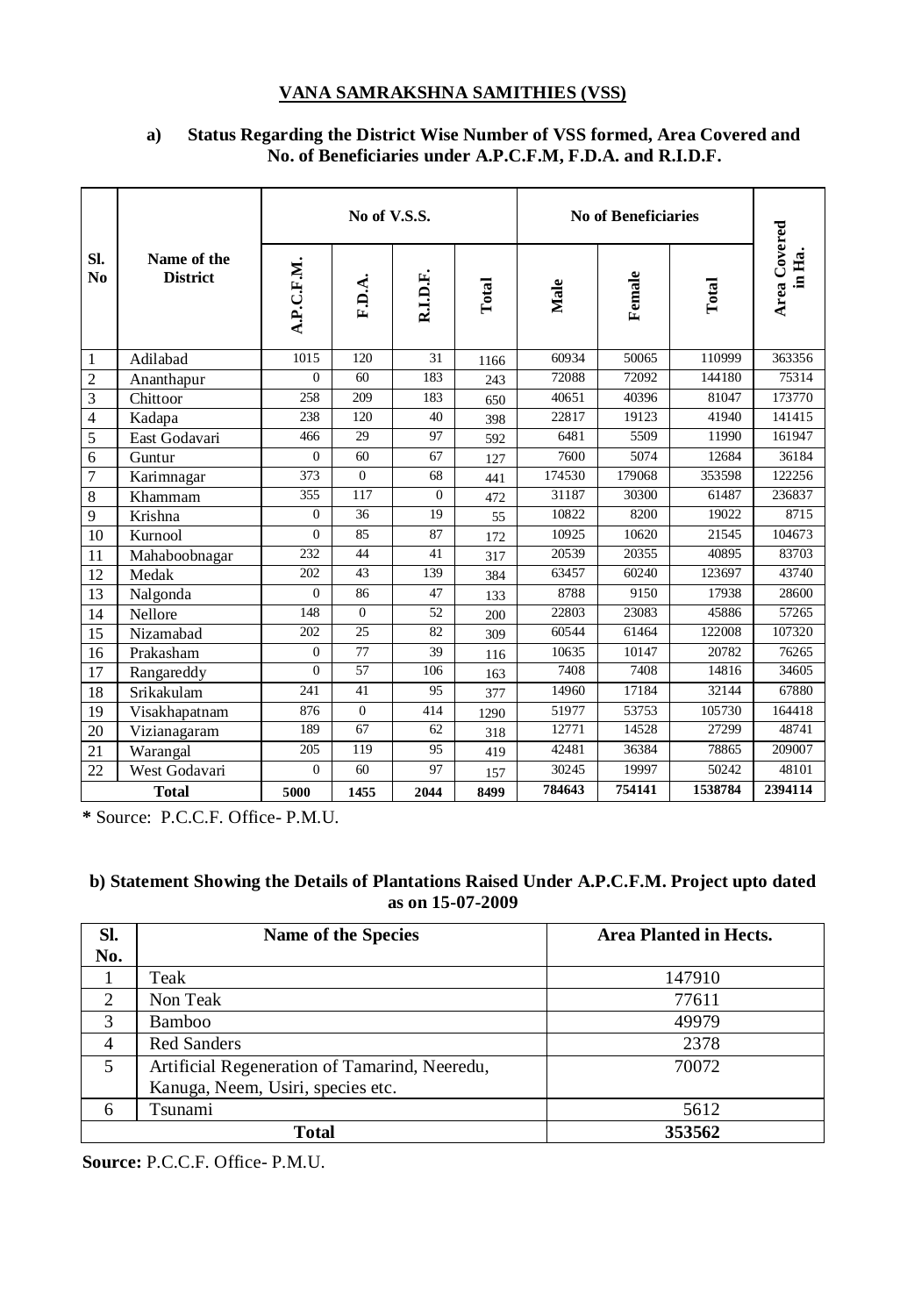#### **FDA's Activities up to 2008-09**

- $\triangleright$  In Andhra Pradesh, 47 FDA projects have been sanctioned upto 2008-09 by the Government of India for treating 73230 Ha through 2332 VSS with a financial outlay of Rs.7239.810 lakhs. The Forest treatment includes aided natural regeneration, artificial regeneration, pasture development, mixed plantation of NTFP, Bamboo Plantations etc.
- Other support activities like Entry point activities, Awareness rising, Micro planning etc. were taken up.

| SI.<br>No        | <b>Particulars</b>                   | 2002-03 | 2003-04 | 2004-05  | 2005-06  | 2006-07  | 2007-08 | 2008-09 | <b>Total</b>               |
|------------------|--------------------------------------|---------|---------|----------|----------|----------|---------|---------|----------------------------|
| 1.               | No. of FDAs<br>Formed                | 13      | 10      |          | 3        | $\Omega$ | 6       | 10      | 47                         |
| 2.               | Physical<br>Targets<br>(in Ha.)      |         | 9500.00 | 10265.00 | 12610.00 | 14225.00 |         |         | 12382.00 14248.00 73230.00 |
| 3.               | Physical<br>Achievements<br>(in Ha.) |         | 6801.00 | 9944.00  | 13230.00 | 8686.00  | 7109.18 | 9826.47 | 55596.65                   |
| $\overline{4}$ . | Finance<br>Releases<br>(in Lakhs)    | 933.26  | 1044.00 | 1371.43  | 729.00   | 828.91   | 1036.70 | 1154.00 | 7097.30                    |
| 5.               | Finance<br>Expenditure<br>(in Lakhs) | 194.77  | 852.74  | 1187.39  | 1093.93  | 1120.63  | 761.88  | 1258.57 | 6469.91                    |

The Physical and Financial achievements upto March 2009.

\* Source : PCCF Office, FDA

### **SUJALAM – SUPHALAM**

#### **Water impounding capacity created through execution of SMC works upto March 2009**

| <b>Structure</b>     | No/(Cmt) | Volume created (lakh Cmt.) |
|----------------------|----------|----------------------------|
| 1. CPT/CCT/ST        | 762.96   | 762.95                     |
| 2. Check dams        | 10970    | 288.42                     |
| 3. Percolation Tanks | 39274    | 1157.39                    |
| 4. Rock Fill Dams    | 400001   | 193.19                     |
| 5. Others            | 143469   | 75.7635                    |
| Total:               | 2477.71  |                            |
|                      |          |                            |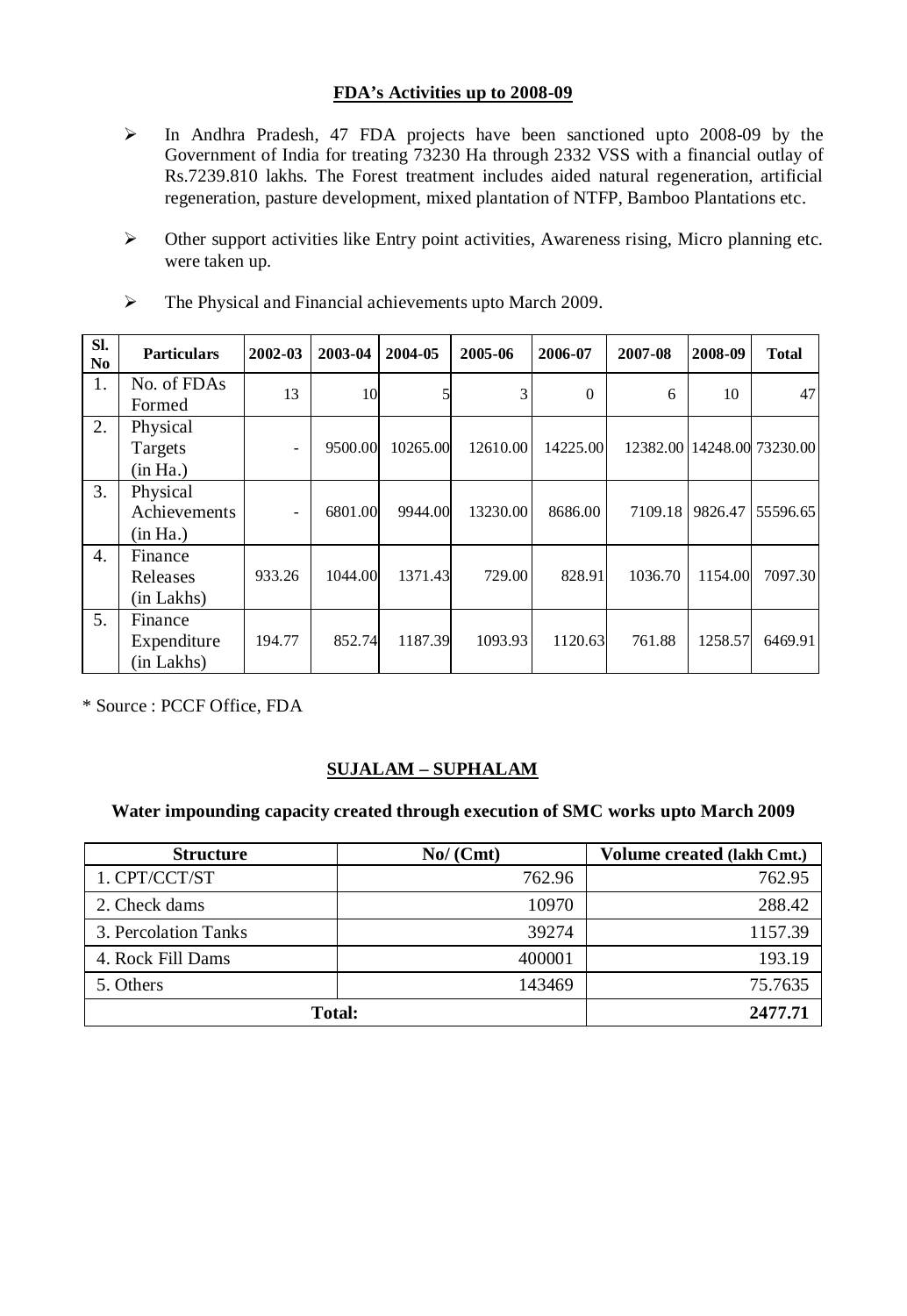## **FOREST CONSERVATION ACT**

Diversion of Forest Area and Progress of Compensatory Afforestation under Forest (Conservation) Act - 1980 of Andhra Pradesh as on 31.03.2009.

|                                        | C.A.Stipulation in Ha. |                              |                                        | <b>Financial</b><br><b>Implementation of stipulation</b> |                                                              |                                                             |                          |                           |                         |
|----------------------------------------|------------------------|------------------------------|----------------------------------------|----------------------------------------------------------|--------------------------------------------------------------|-------------------------------------------------------------|--------------------------|---------------------------|-------------------------|
|                                        |                        |                              |                                        | Addl. C.A.,                                              | amount<br>required                                           | Fund                                                        | Area Afforested (in Ha.) |                           |                         |
| Forest<br>area<br>diverted<br>(in Ha.) | In<br>Forest<br>Land   | In<br>Non-<br>Forest<br>Land | <b>Total</b><br>$(2+3)$                | Penal C.A.<br>& Safety<br>Zone<br>(in Ha.)               | to be<br>deposited<br>by used<br>agency<br>(Rs. in<br>Lakhs) | made<br>available<br>by user<br>agency<br>(Rs. in<br>Lakhs) | On<br>Forest<br>Land     | On Non-<br>Forest<br>Land | <b>Total</b><br>$(8+9)$ |
| 1                                      | $\mathbf{2}$           | 3                            | 4                                      | 5                                                        | 6                                                            | 7                                                           | 8                        | 9                         | 10                      |
| 28476.21                               | 3842.32                | 27475.91                     | 31318.23                               | 2673.72                                                  | 3312.65                                                      | 13210.52                                                    | 5218.87                  | 17290.09                  | 22508.96                |
| Amount spent till the end              |                        |                              | Balance area to be afforestated in Ha. |                                                          |                                                              |                                                             |                          |                           |                         |
| of reporting quarter<br>(Rs. in Lakhs) |                        | <b>On Forest Land</b>        |                                        | <b>On Non-Forest</b><br>land                             |                                                              | Total<br>$(12+13)$                                          |                          |                           |                         |
| 11                                     |                        | 12                           |                                        | 13                                                       |                                                              | 14                                                          |                          |                           |                         |
| 6630.73                                |                        | 1297.17                      |                                        | 10185.82                                                 |                                                              | 11482.99                                                    |                          |                           |                         |

### **I. WILD LIFE SANCTUARIES**

| SI.<br>No. | <b>Name of the Wildlife Sanctuary</b> | Area in<br>Sq.Kms | <b>District</b>               |
|------------|---------------------------------------|-------------------|-------------------------------|
| 1.         | Kawal Wildlife Sanctuary              | 893.00            | Adilabad                      |
| 2.         | Pranahita Wildlife Sanctuary          | 136.02            | Adilabad                      |
| 3.         | Sivaram Wildlife Sanctuary            | 29.81             | Adilabad                      |
| 4.         | Eturinagaram Wildlife Sanctuary       | 803.00            | Warangal                      |
| 5.         | Pakhal Wildlife Sanctuary             | 860.20            | Warangal                      |
| 6.         | Kinnerasani Wildlife Sanctuary        | 635.40            | Khammam                       |
| 7.         | Papikonda Wildlife Sanctuary          | 591.00            | Khammam, East & West Godavari |
| 8.         | Coringa Wildlife Sanctuary            | 235.70            | E.Godavari                    |
| 9.         | Kolleru Wildlife Sanctuary            | 308.55            | West Godavari and Krishna     |
| 10.        | Krishna Wildlife Sanctuary            | 194.81            | Krishna and Guntur            |
| 11.        | Pocharam Wildlife Sanctuary           | 129.84            | Medak                         |
| 12.        | Manjira Wildlife Sanctuary            | 20.00             | Medak                         |
| 13.        | Rajiv Gandhi Wildlife Sanctuary       | 3568.00           | Guntur, Kurnool, Mahaboob     |
|            |                                       |                   | Nagar, Prakasham and Nalgonda |
| 14.        | Rollapadu Wildlife Sanctuary          | 6.14              | Kurnool                       |
| 15         | Gundla Brahmeshawara Wildlife         | 1194.00           | Kurnool and Prakasham         |
|            | Sanctuary                             |                   |                               |
| 16.        | SriLankamalleeswara Wildlife          | 464.42            | Kadapa                        |
|            | Sanctuary                             |                   |                               |
| 17.        | Nelapattu Wildlife Sanctuary          | 4.58              | Nellore                       |
| 18.        | Pulicat Wildlife Sanctuary            | 500.00            | Nellore                       |
| 19.        | Koundinya Wildlife Sanctuary          | 357.60            | Chittoor                      |
| 20.        | Sri Venkateswara Wildlife Sanctuary   | 525.97            | Chittoor                      |
| 21.        | Kambalakonda Wildlife Sanctuary       | 70.70             | Visakhapatnam                 |
| 22.        | Penusila Narasimha Wildlife Sanctuary | 1030.85           | Nellore and Kadapa            |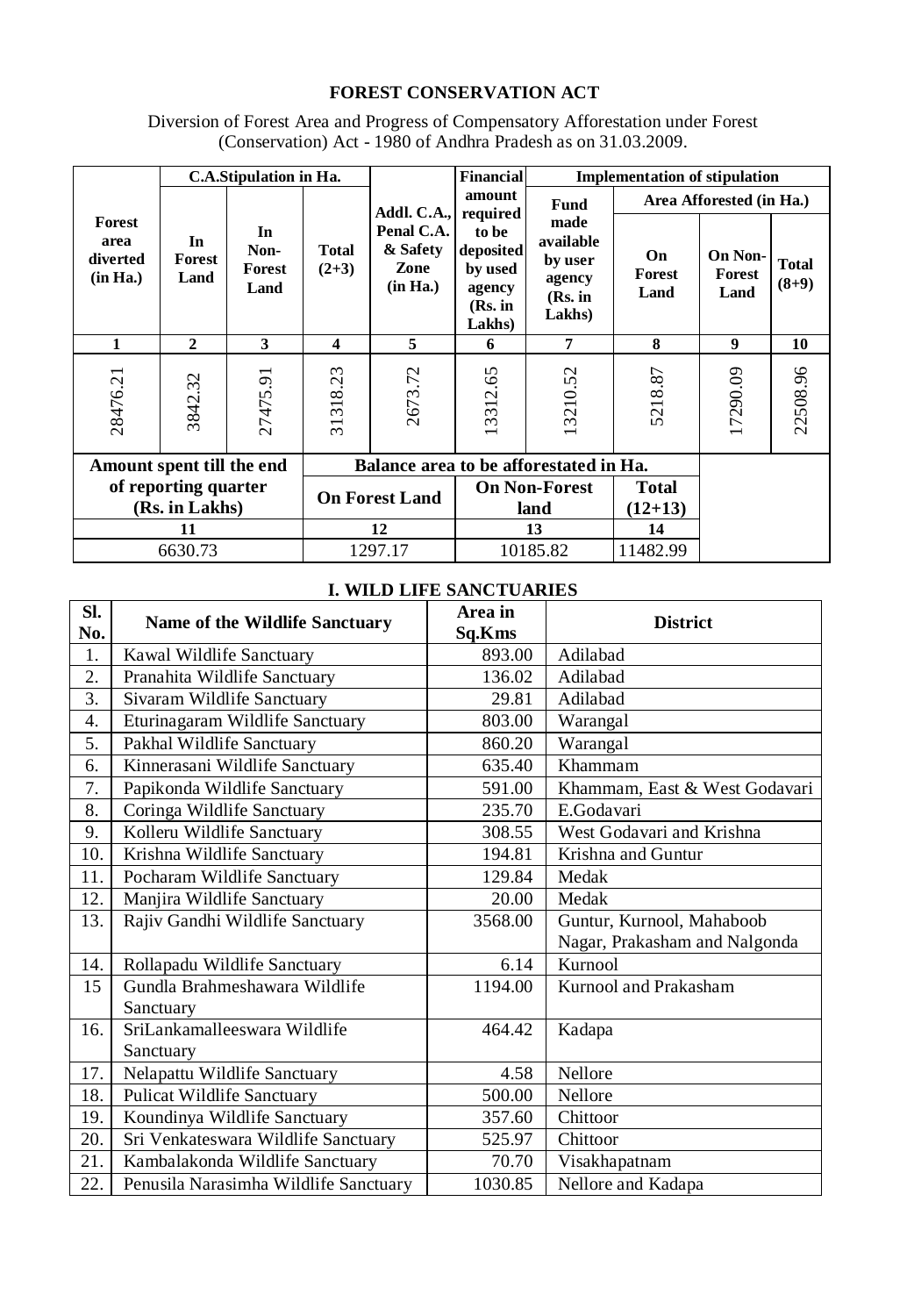## **II National Parks**

| SI.<br>No.     | <b>Name of the National Park</b>                                    | Area in<br>Sq.Kms | <b>District</b> |
|----------------|---------------------------------------------------------------------|-------------------|-----------------|
| 1              | Sri Vekateswara National Park (Part of S.V. Wild<br>Life Sanctuary) | 353.63            | Chittoor        |
| 2              | Kasu Brahmananda Reddy National Park                                | 1.42              | Hyderabad       |
| 3              | Mrugavani National Park                                             | 3.60              | Ranga Reddy     |
| $\overline{4}$ | Mahavir Harina Vanasthali National Park                             | 14.59             | Ranga Reddy     |
| 5              | Rajeev Gandhi National Park                                         | 2.30              | Kadapa          |

| <b>III Deer Parks</b> |
|-----------------------|
|-----------------------|

| SI.<br>N <sub>0</sub> | Name of the Deer Park                                                                                   | <b>Officer Concerned</b> | Area in<br>Ha. |
|-----------------------|---------------------------------------------------------------------------------------------------------|--------------------------|----------------|
| 1                     | Jawaharlal Nehru Tourism Complex, Shamirpeta                                                            | DFO WLM, Hyderabad.      | 26.00          |
| $\overline{c}$        | Pillalamarri Deer Park, Mahaboobnagar                                                                   | D.F.O. Mahaboobnagar     | 5.80           |
| 3                     | Vana Vignan Kendra, Warangal                                                                            | D.F.O. W.L.M. Warangal   | 19.20          |
| $\overline{4}$        | Kinnerasani Deer Park, Paloncha                                                                         | D.F.O. W.L.M. Paloncha   | 14.50          |
| 5                     | Deer Park, Chittoor Reserve Forest, Chittoor<br><b>East Division</b>                                    | D.F.O. Chittoor East     | 3.25           |
| 6                     | Deer Park, near Kandeluru Dam (Telugu Ganga<br>Project) Rapur Mandal of Nellore Dist.                   | D.F.O. Nellore           | 25.00          |
| $\tau$                | Kotappakonda Eco Tourism Complex Deer Park                                                              | D.F.O. Guntur            |                |
| 8                     | Deer Park, Kesoram Cement, Basanthanagar,<br>Mandal Pedapalli, Karimnagar Dist.                         | Self Maintenance         | 5.31           |
| 9                     | Deer Park Satyam Technology Centre, Bahadur<br>Palli Village, Ranga Reddy Dist.                         | Self Maintenance         | 6.00           |
| 10                    | Sanghi Deer Park, Hayatnagar Mandal,<br>Rangareddy Dist.                                                | Self Maintenance         |                |
| 11                    | Deer Park, Nagarjuna Fertilizers and Chemicals<br>Limited, Green Belt, Kakinada                         | Self Maintenance         | 5.00           |
| 12                    | Deer Park, G.V.K. Power plant, Jegurupadu of<br>East Godavari Dist.                                     | Self Maintenance         | 5.00           |
| 13                    | Himayat Sagar Mini Zoo Ranga Reddy Dist.<br>Hyderabad                                                   | Self Maintenance         | 6.00           |
| 14                    | Godavari Wilderness park near Uppada of<br>E.G.Dist. (In the premises of Godavari Gas<br>Power Project) | Self Maintenance         |                |

### **IV Zoological Parks**

| Sl.No. | Name of the Zoo Park                  | Area in Ha. | Year of<br><b>Establishment</b> |
|--------|---------------------------------------|-------------|---------------------------------|
|        | Nehru Zoological Park, Hyderabad      | 152.00      | 1959                            |
|        | Indira Gandhi Zoo Park, Visakhapatnam | 240.00      | 1972                            |
|        | Sri Venkateswara Zoo Park, Tirupati   | 800.00      | 1987                            |

Source: P.C.C.F. (WL)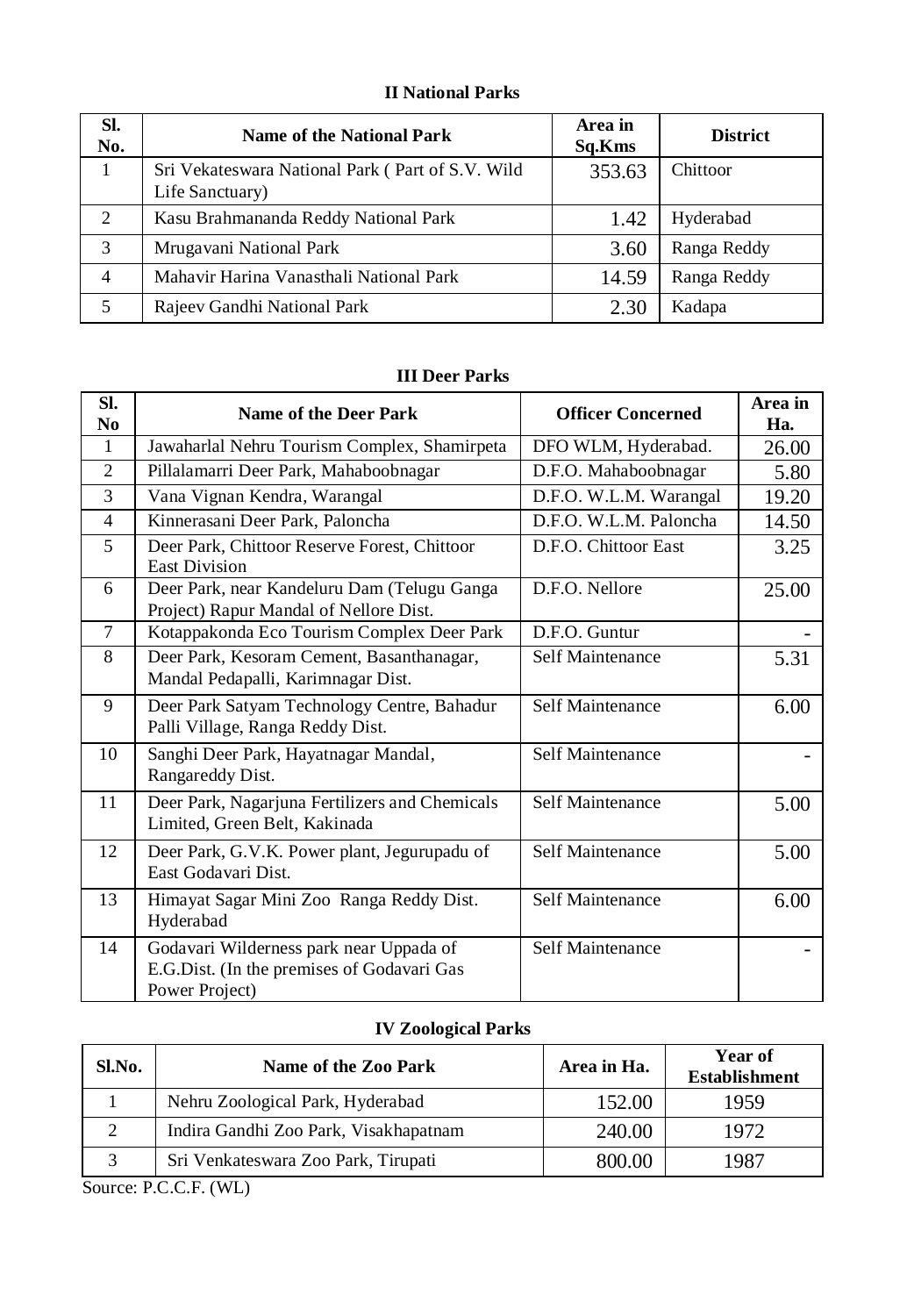## **CEFNORM ANDHRA PRADESH FOREST ACADEMY DULAPALLY, HYDERABAD.**

The State Institute of Forestry Training (SIFT) was established in 1987 to cater the training needs of Forestry. It is renamed as AP Forest Academy in 2001.

The vision is to develop Andhra Pradesh, Forest Academy into a premier institute not only in Andhra Pradesh but also of Forest Department in the country. It should be equipped with modern technologies and expertise for imparting effective training in participatory Forestry and Natural Resource Management to inservice officials, NGOs and Others.

In addition to the training, the Andhra Pradesh Forest Academy is also engaged in extension and publicity activities. The following periodical publications are published.

Monthly News Letter (Vanasamrakshini), APFA News Letter (Quarterly), Vana Gnapika (souvenir of FSO Training), Posters (4), Documentary Films (6), Training Manuals/Books (8), Children and Forest Education (CAFÉ), Vana Chaitanyam (Kalajathas) in 3 divisions (40 Villages) etc.

| Sl.<br>No. | Category               |           | 2003-04      | 2004-05        | 2005-06        | 2006-07      | 2007-08      | 2008-09        |
|------------|------------------------|-----------|--------------|----------------|----------------|--------------|--------------|----------------|
| 1.         | <b>No of Trainings</b> |           | 161          | 158            | 157            | 119          | 110          | 92             |
| 2.         | V.S.S.                 |           |              |                |                |              |              |                |
|            | Male<br>C.P.s          |           | 318          | 217            | 282            | 269          | 227          | 112            |
|            |                        | Female    |              | 5              | 21             | 20           | $\Omega$     | $\overline{c}$ |
|            | Members                | Male      | 219          | 94             | 167            | 287          | 217          | 85             |
|            |                        | Female    | 38           | 5              | 13             | 50           | 1            | $\Omega$       |
| 3.         | NGOs/                  | Male      | 617          | 576            | 1047           | 282          | 265          | 90             |
|            | <b>CEWs</b>            | Female    | 220          | 123            | 152            | 39           | 6            | $\Omega$       |
| 4.         | Officers &             | C.F.s     | $\mathbf{0}$ | 11             | 3              | 43           | 16           | 37             |
|            | Executive              | D.F.O.s   | 3            | $\overline{c}$ | 17             | 30           | 21           | 37             |
|            | Staff                  | D.C.F.s   | $\mathbf{1}$ | 6              | $\Omega$       | $\mathbf{1}$ | $\Omega$     | $\overline{c}$ |
|            |                        | A.C.F.s   | 23           | 58             | 87             | 76           | 30           | 8              |
|            |                        | F.R.O.s   | 120          | 112            | 251            | 141          | 82           | 109            |
|            |                        | D.R.O.s   | 160          | 110            | 139            | 92           | 58           | 43             |
|            |                        | F.S.O.s   | 515          | 291            | 410            | 322          | 322          | 275            |
|            |                        | F.B.O.s   | 764          | 545            | 358            | 541          | 488          | 558            |
|            |                        | A.B.O.s   | 250          | 161            | 110            | 145          | 112          | 203            |
| 5.         | Ministerial            | Mgr/AO    | 8            | 1              | $\overline{c}$ | $\mathbf{0}$ | $\mathbf{0}$ | 6              |
|            | Staff                  | Suptds.   | 37           | 28             | 17             | 1            | $\mathbf{1}$ | 41             |
|            |                        | TO/TAs    | 10           | 110            | 66             | 31           | 16           | 64             |
|            |                        | Sr.Assts. | 189          | 203            | 124            | 71           | 63           | 48             |
|            |                        | Jr.Assts. | 238          | 227            | 188            | 204          | 138          | 94             |
|            |                        | Typists/  | 47           | 55             | 186            | 95           | 62           | 41             |
|            |                        | Steno     |              |                |                |              |              |                |
| 6.         | Others                 |           | 523          | 345            | 322            | 174          | 315          | 34             |
|            | Total:                 |           | 4312         | 3285           | 3962           | 2914         | 2440         | 1889           |

#### **Statement showing the Trainings Conducted at A.P. Forest Acadamy, Dulapally from 1-04-2003 to 31-03-2009 and No. of Participants attended.**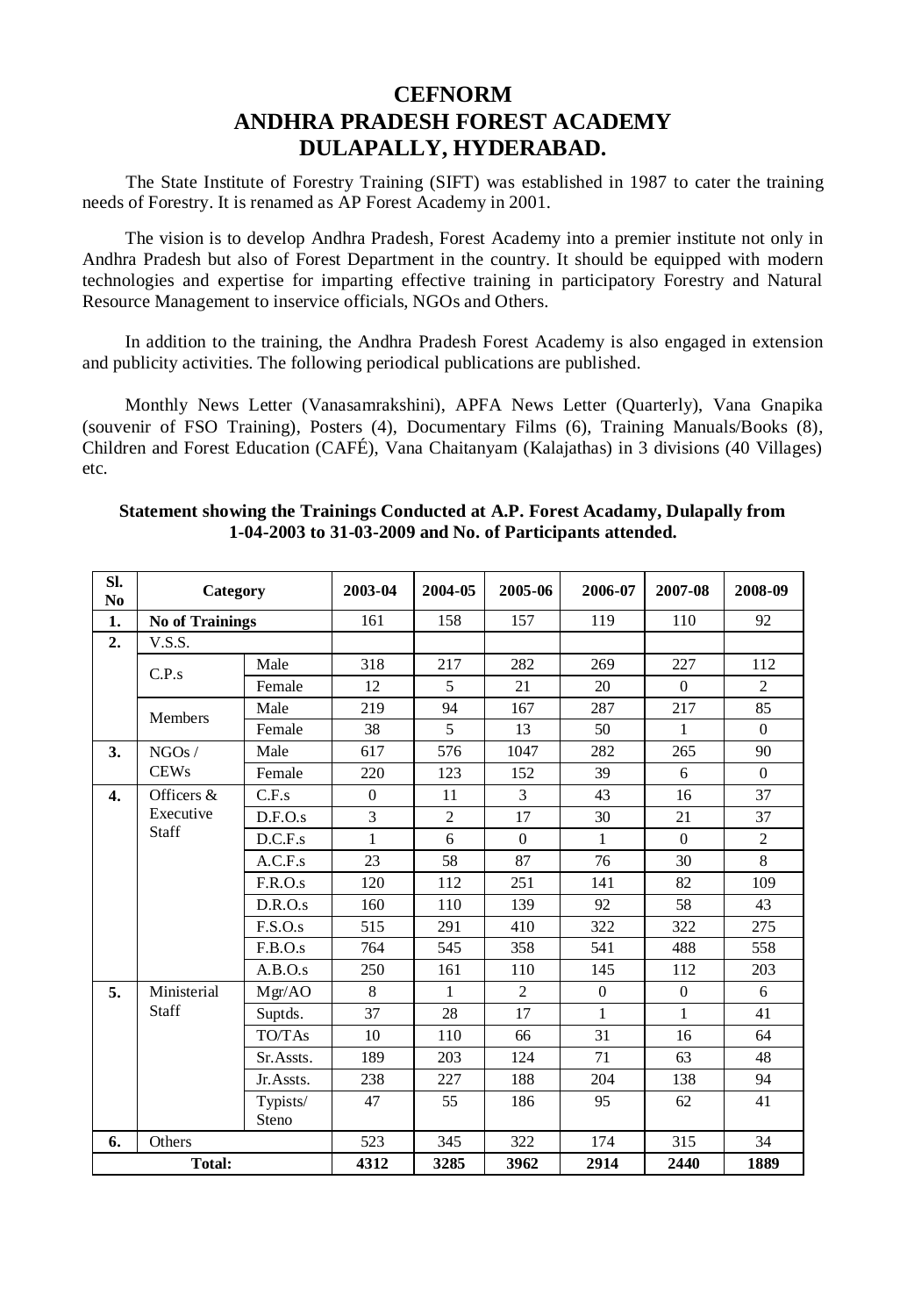#### **GEOMATICS CENTRE**

There is a well-established Geomatic Centre in Forest Department.

Keeping in tune with recent technologies the Geomatic Centre of Forest Department utilised the recent innovations of Remote Sensing, Geographical Information System (G.I.S.), Global Positioning System (G.P.S.) for its Planning, Management and Monitoring of Forest resources.

A periodical vegetation Canopy cover Monitoring is carried out for every two years to monitor the vegetation status. The Geomatic Centre has developed various designs for the inventory of resources like Timber, NTFP and Medicinal Plants etc. The Centre has also developed the mapping of Fire Risk Zonation, Water Harvesting Structures, Kolleru Lake etc.

The Geomatic Centre imparts training to the field officers to adopt the recent technologies in their day-to-day activities including Working Plan, Micro Plans of Vana Sanchara Samithies etc. The Government of India awarded E-Governance award twice for the exemplary work carried out by Geomatic Centre by awarding Silver Icon and Golden Icon in the last two years.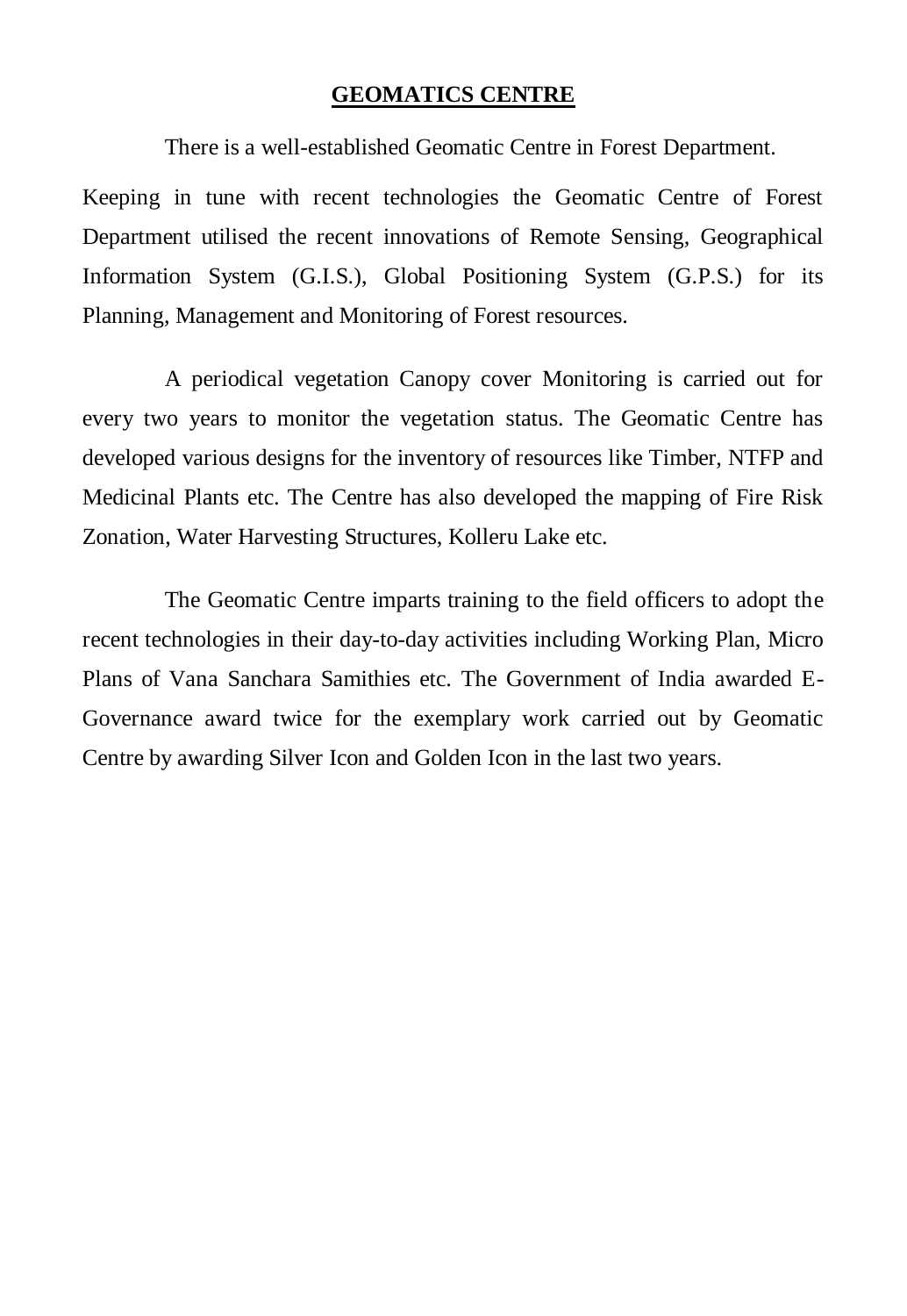

63814

**Total** 

63814

(Area in km<sup>2</sup>)

# **Vegetation Cover Change In Andhra Pradesh**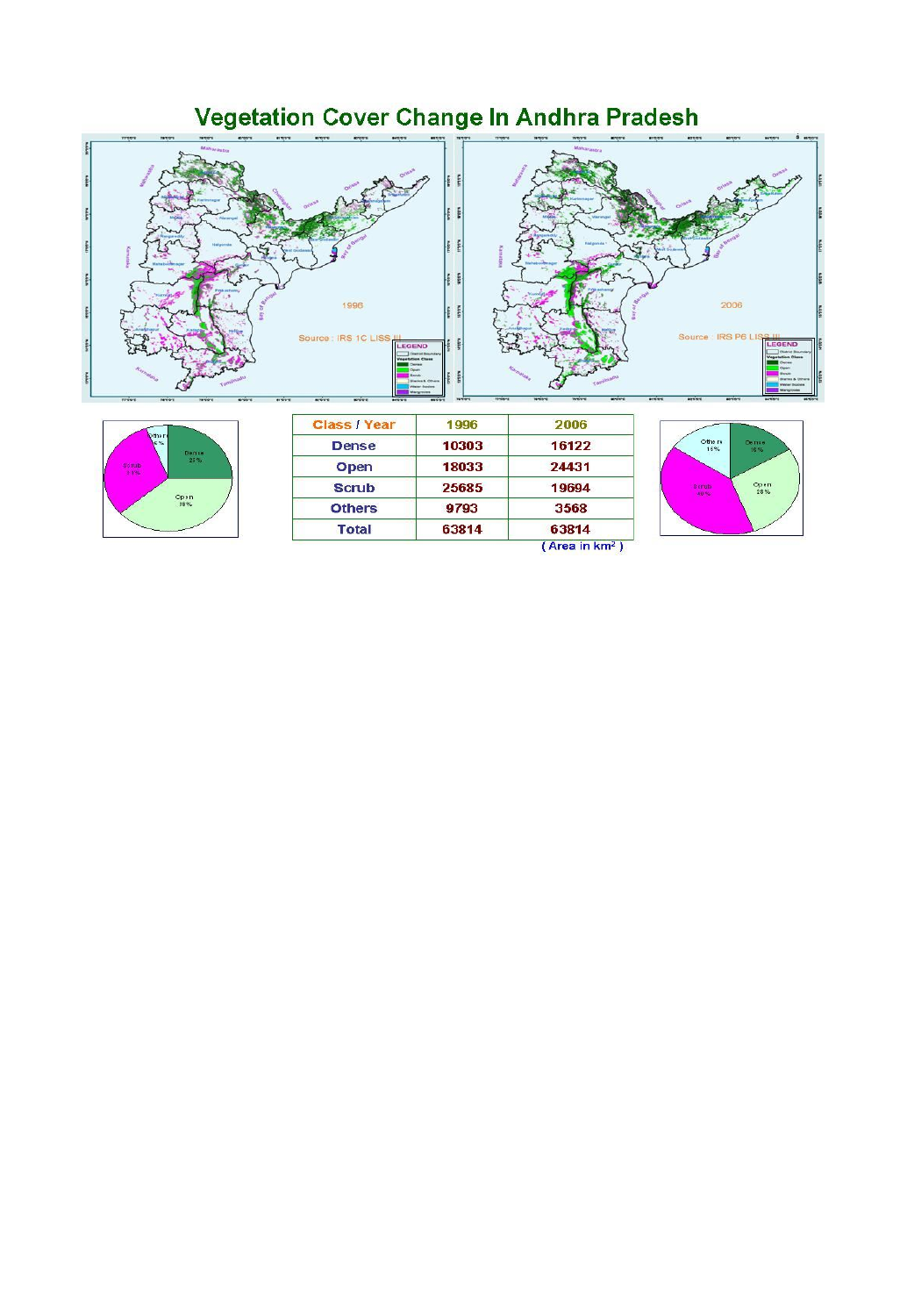#### **RESULTS OF A.P.FOREST INVENTORY**

| Sl.No. | <b>Species Name</b>      | <b>Volume in MCUM</b> |
|--------|--------------------------|-----------------------|
| 1.     | Anogeisus latifolia      | 18.92                 |
| 2.     | Xylia xylocarpa          | 15.01                 |
| 3.     | Terminalia tomentosa     | 14.32                 |
| 4.     | Tectona grandis          | 13.15                 |
| 5.     | Lannea coromandelica     | 12.51                 |
| 6.     | Madhuca indica           | 10.72                 |
| 7.     | Dalbergia paniculata     | 9.18                  |
| 8.     | Hardwickia pinnata       | 8.77                  |
| 9.     | Pterocarpus marsupium    | 7.52                  |
| 10.    | Boswellia serrata        | 6.99                  |
| 11.    | Mangifera indica         | 5.25                  |
| 12.    | Cleistanthus collinus    | 5.18                  |
| 13.    | Diospyros melanoxylon    | 5.05                  |
| 14.    | Lagerstroemia parvifolia | 4.92                  |
| 15.    | Chloroxylon swietenia    | 3.06                  |

## **Top 15 Species in Andhra Pradesh based on Volume**

### **GROWING STOCK IN ANDHRA PRADESH**

| <b>Circle</b>         | Scrub<br>vol/ha | Scrub<br><b>Total</b><br><b>Volume</b> | Open<br>vol/ha | Open<br><b>Total</b><br><b>Volume</b> | <b>Dense</b><br>vol/ha | <b>Dense</b><br>Total<br><b>Volume</b> | <b>Total</b><br>volume | <b>Circle</b><br>Average | <b>State</b><br>Average |
|-----------------------|-----------------|----------------------------------------|----------------|---------------------------------------|------------------------|----------------------------------------|------------------------|--------------------------|-------------------------|
| Adilabad              | 12.28           | 0.44                                   | 36.82          | 7.62                                  | 68.17                  | 25.08                                  | 33.14                  | 46.67                    |                         |
| Ananthpur             | 8.12            | 0.47                                   | 13.10          | 1.59                                  | 23.16                  | 2.19                                   | 4.25                   | 10.53                    |                         |
| <b>FDPT Srisailam</b> | 11.69           | 0.76                                   | 22.53          | 5.97                                  | 42.02                  | 11.11                                  | 17.84                  | 26.33                    |                         |
| Guntur                | 7.40            | 0.25                                   | 12.89          | 2.13                                  | 34.95                  | 7.80                                   | 10.18                  | 16.79                    |                         |
| Hyderabad             | 6.72            | 0.29                                   | 9.40           | 0.62                                  | 18.63                  | 0.51                                   | 1.42                   | 7.8                      |                         |
| <b>Khammam</b>        | 16.16           | 0.41                                   | 45.44          | 12.95                                 | 73.13                  | 29.22                                  | 42.59                  | 53.6                     |                         |
| Kurnool               | 10.14           | 0.47                                   | 14.85          | 2.25                                  | 34.82                  | 8.00                                   | 10.72                  | 19.27                    | 36.40                   |
| <b>Nizamabad</b>      | 8.24            | 0.24                                   | 32.22          | 4.46                                  | 49.10                  | 3.06                                   | 7.76                   | 28.39                    |                         |
| Rajamundry            | 18.49           | 0.20                                   | 38.61          | 2.33                                  | 72.72                  | 23.90                                  | 26.42                  | 56.79                    |                         |
| Tirupati              | 7.62            | 0.21                                   | 23.95          | 3.92                                  | 43.52                  | 7.76                                   | 11.89                  | 28.52                    |                         |
| Visakapatnam          | 27.57           | 2.33                                   | 51.54          | 6.12                                  | 88.70                  | 29.57                                  | 38.01                  | 57.84                    |                         |
| Warangal              | 15.45           | 0.47                                   | 33.41          | 6.94                                  | 63.63                  | 20.46                                  | 27.87                  | 43.66                    |                         |
| A.P.                  | 13.34           | 6.53                                   | 29.18          | 56.88                                 | 59.58                  | 168.66                                 | 232.08                 | 36.37                    |                         |

Unit volume in cum - Total volume in M.cum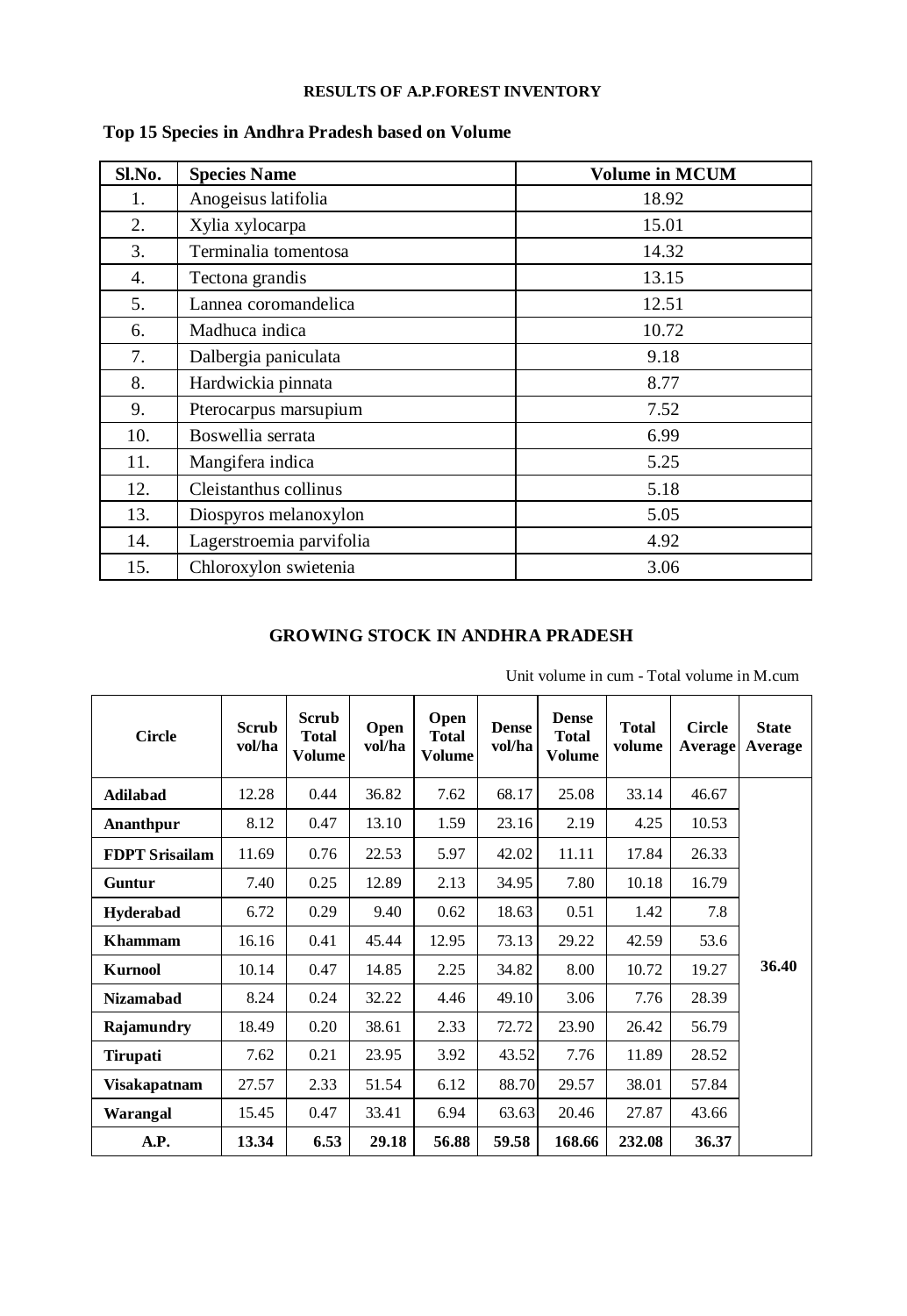|                |                      |                                       | <b>Comparative Area Analysis</b> | (Area in Ha.)    |                     |         |                    |         |         |         |  |  |
|----------------|----------------------|---------------------------------------|----------------------------------|------------------|---------------------|---------|--------------------|---------|---------|---------|--|--|
| SI.            | Year                 | <b>Gross</b>                          |                                  |                  | <b>Dense Canopy</b> |         | <b>Open Canopy</b> |         |         |         |  |  |
| No.            | <b>District</b>      | <b>Notified</b><br><b>Forest Area</b> | 1996                             | 2000             | 2005                | 2006    | 1996               | 2000    | 2005    | 2006    |  |  |
| 1              | Khammam              | 794535                                | 220808                           | 234091           | 249797              | 250838  | 254597             | 300631  | 303135  | 304366  |  |  |
| $\overline{2}$ | Adilabad             | 710129                                | 187324                           | 209629           | 254405              | 256619  | 246675             | 313220  | 244436  | 247098  |  |  |
| 3              | Kadapa               | 504131                                | 31281                            | 39228            | 47663               | 48489   | 226526             | 257644  | 271927  | 272293  |  |  |
| 4              | Visakhapatnam        | 463136                                | 46556                            | 148627           | 186001              | 186581  | 159395             | 148145  | 179942  | 180802  |  |  |
| 5              | Chittoor             | 450767                                | 15770                            | 22249            | 33577               | 34038   | 102982             | 194668  | 203757  | 204324  |  |  |
| 6              | Prakasham            | 448106                                | 65947                            | 84895            | 106190              | 106528  | 74424              | 84803   | 155985  | 156479  |  |  |
| 7              | Warangal             | 402345                                | 99584                            | 134643           | 137418              | 137934  | 116346             | 120767  | 123304  | 123624  |  |  |
| 8              | Kurnool              | 355479                                | 29103                            | 40158            | 50618               | 50662   | 117309             | 158926  | 166045  | 166027  |  |  |
| 9              | East Godavari        | 323539                                | 152145                           | 141444<br>156301 |                     | 158838  | 102745             | 98972   | 100094  | 100808  |  |  |
| 10             | Mahabubnagar         | 304284                                | 16968                            | 22627            | 26555               | 26761   | 65255              | 130879  | 142602  | 142727  |  |  |
| 11             | <b>Nellore</b>       | 238000                                | 12551                            | 25971            | 53895               | 54011   | 51801              | 44259   | 45262   | 45467   |  |  |
| 12             | Karimnagar           | 236133                                | 57248                            | 72941            | 87176               | 87508   | 72364              | 63880   | 66878   | 66758   |  |  |
| 13             | Ananthapur           | 194560                                | 0                                | $\Omega$         | 605                 | 656     | 16653              | 64823   | 63709   | 63980   |  |  |
| 14             | Guntur               | 182479                                | 14440                            | 19935            | 29117               | 29206   | 40590              | 46741   | 82611   | 82710   |  |  |
| 15             | <b>Nizamabad</b>     | 176841                                | 11606                            | 31591            | 44428               | 45570   | 33371              | 49983   | 61169   | 61252   |  |  |
| 16             | Vizianagaram         | 121937                                | 31772                            | 27686            | 46690               | 46970   | 46151              | 45911   | 53844   | 54055   |  |  |
| 17             | <b>Medak</b>         | 96311                                 | 1246                             | 7482             | 18999               | 19249   | 8945               | 20142   | 30117   | 30337   |  |  |
| 18             | Nalgonda             | 88904                                 | 0                                | 6011             | 7322                | 7689    | 3917               | 21023   | 28675   | 29126   |  |  |
| 19             | <b>West Godavari</b> | 77303                                 | 26477                            | 29025            | 30321               | 30723   | 18751              | 17658   | 25955   | 26395   |  |  |
| 20             | Ranga Reddy          | 75888                                 | 2063                             | 8384             | 12810               | 13014   | 12613              | 27217   | 23179   | 23496   |  |  |
| 21             | <b>Srikakulam</b>    | 72172                                 | 3577                             | 7140             | 10492               | 10581   | 24941              | 30088   | 48150   | 48296   |  |  |
| 22             | Krishna              | 64452                                 | 3805                             | 4563             | 9683                | 9722    | 6979               | 6400    | 12590   | 12648   |  |  |
| Total          |                      | 6381431                               | 1030270                          | 1318321          | 1600064             | 1612187 | 1803331            | 2246780 | 2433366 | 2443068 |  |  |

(Contd…)

**District wise Vegetation Statistics from 1996 to 2006**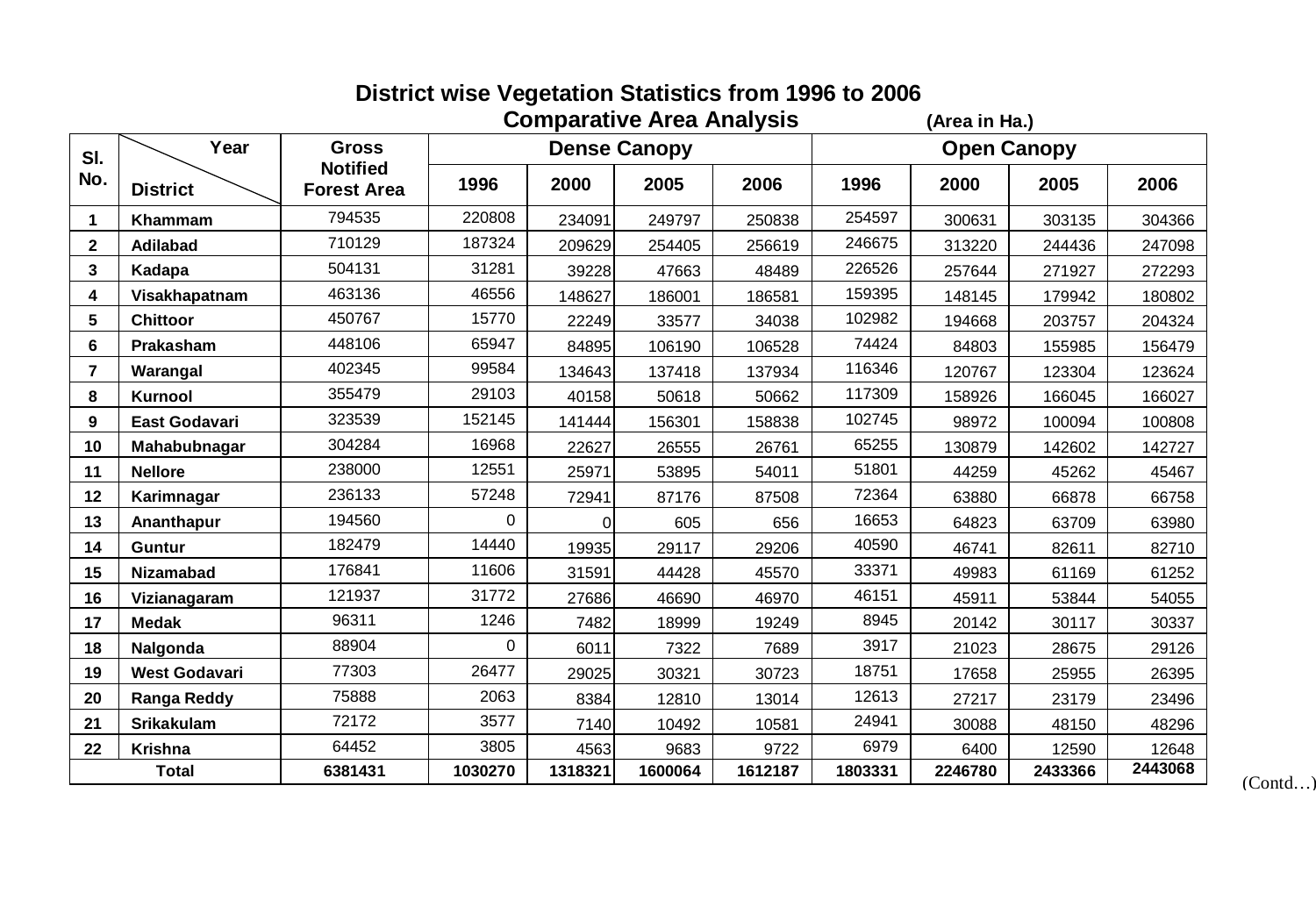# **District wise Vegetation Statistics from 1996 to 2006**

**Comparative Area Analysis (Area in Ha.)**

| SI. | Year            | <b>Scrub Forest</b> |         |         |         |        | <b>Blanks/Others</b> |        |        |       | Water bodies |       |                  |  |
|-----|-----------------|---------------------|---------|---------|---------|--------|----------------------|--------|--------|-------|--------------|-------|------------------|--|
| No. | <b>District</b> | 1996                | 2000    | 2005    | 2006    | 1996   | 2000                 | 2005   | 2006   | 1996  | 2000         | 2005  | 2006             |  |
| 1   | Khammam         | 191259              | 188241  | 189285  | 187109  | 125711 | 69365                | 49907  | 49804  | 2160  | 2207         | 2410  | 2418             |  |
| 2   | Adilabad        | 175827              | 126413  | 175512  | 175644  | 99801  | 60040                | 34666  | 30094  | 502   | 828          | 1109  | 673              |  |
| 3   | Kadapa          | 187299              | 198410  | 177909  | 176441  | 58696  | 8628                 | 6367   | 6624   | 327   | 222          | 265   | 285              |  |
| 4   | Visakhapatnam   | 217341              | 119186  | 79186   | 78248   | 39790  | 47067                | 17882  | 17327  | 54    | 110          | 124   | 178              |  |
| 5   | Chittoor        | 262813              | 178312  | 168325  | 167375  | 68037  | 54364                | 44224  | 44620  | 1164  | 1174         | 884   | 409              |  |
| 6   | Prakasham       | 228157              | 255671  | 173547  | 173454  | 78367  | 21409                | 10069  | 10042  | 1211  | 1328         | 2317  | 1603             |  |
| 7   | Warangal        | 118387              | 101164  | 123239  | 122271  | 66195  | 42828                | 15668  | 16098  | 1834  | 2942         | 2716  | 2418             |  |
| 8   | Kurnool         | 169367              | 135439  | 127759  | 126880  | 32517  | 12149                | 3400   | 3905   | 7183  | 8808         | 7657  | 8004             |  |
| 9   | East Godavari   | 40672               | 60673   | 44486   | 41347   | 13668  | 7836                 | 6719   | 6558   | 14308 | 14615        | 15939 | 15988            |  |
| 10  | Mahabubnagar    | 191042              | 129887  | 121050  | 118503  | 27038  | 16689                | 9855   | 9857   | 3980  | 4202         | 4223  | 6435             |  |
| 11  | Nellore         | 125430              | 129523  | 98873   | 98292   | 46266  | 36481                | 38866  | 38547  | 1952  | 1766         | 1104  | 1683             |  |
| 12  | Karimnagar      | 84979               | 75466   | 73327   | 72893   | 20905  | 23062                | 8229   | 8162   | 637   | 784          | 523   | 814              |  |
| 13  | Ananthapur      | 136993              | 120754  | 129133  | 128814  | 40636  | 8945                 | 1112   | 1110   | 278   | 38           | 0     | $\pmb{0}$        |  |
| 14  | Guntur          | 90565               | 94184   | 59125   | 58811   | 32685  | 17648                | 7805   | 7804   | 4199  | 3971         | 3821  | 3948             |  |
| 15  | Nizamabad       | 95736               | 67043   | 60222   | 58492   | 35524  | 27354                | 10880  | 10948  | 604   | 870          | 144   | 581              |  |
| 16  | Vizianagaram    | 23696               | 44164   | 17544   | 17164   | 20277  | 4138                 | 3844   | 3729   | 41    | 37           | 15    | 19               |  |
| 17  | Medak           | 52178               | 60321   | 39375   | 38804   | 33723  | 8145                 | 7764   | 7760   | 219   | 221          | 56    | 160              |  |
| 18  | Nalgonda        | 46492               | 47894   | 44512   | 43579   | 37448  | 12692                | 8257   | 8254   | 1047  | 1284         | 137   | 256              |  |
| 19  | West Godavari   | 13170               | 19875   | 15488   | 15343   | 18902  | 10743                | 5536   | 4836   | 3     | 1            | 4     | $\boldsymbol{6}$ |  |
| 20  | Ranga Reddy     | 48357               | 30108   | 33167   | 32654   | 12532  | 9767                 | 6507   | 6505   | 324   | 411          | 226   | 218              |  |
| 21  | Srikakulam      | 37488               | 28716   | 10081   | 9968    | 5863   | 5896                 | 3281   | 3138   | 303   | 331          | 167   | 190              |  |
| 22  | Krishna         | 31233               | 33223   | 27353   | 27288   | 20188  | 18170                | 12410  | 12389  | 2247  | 2096         | 2416  | 2405             |  |
|     | Total           | 2568480             | 2244668 | 1988498 | 1969374 | 934770 | 523417               | 313246 | 308111 | 44579 | 48245        | 46257 | 48691            |  |